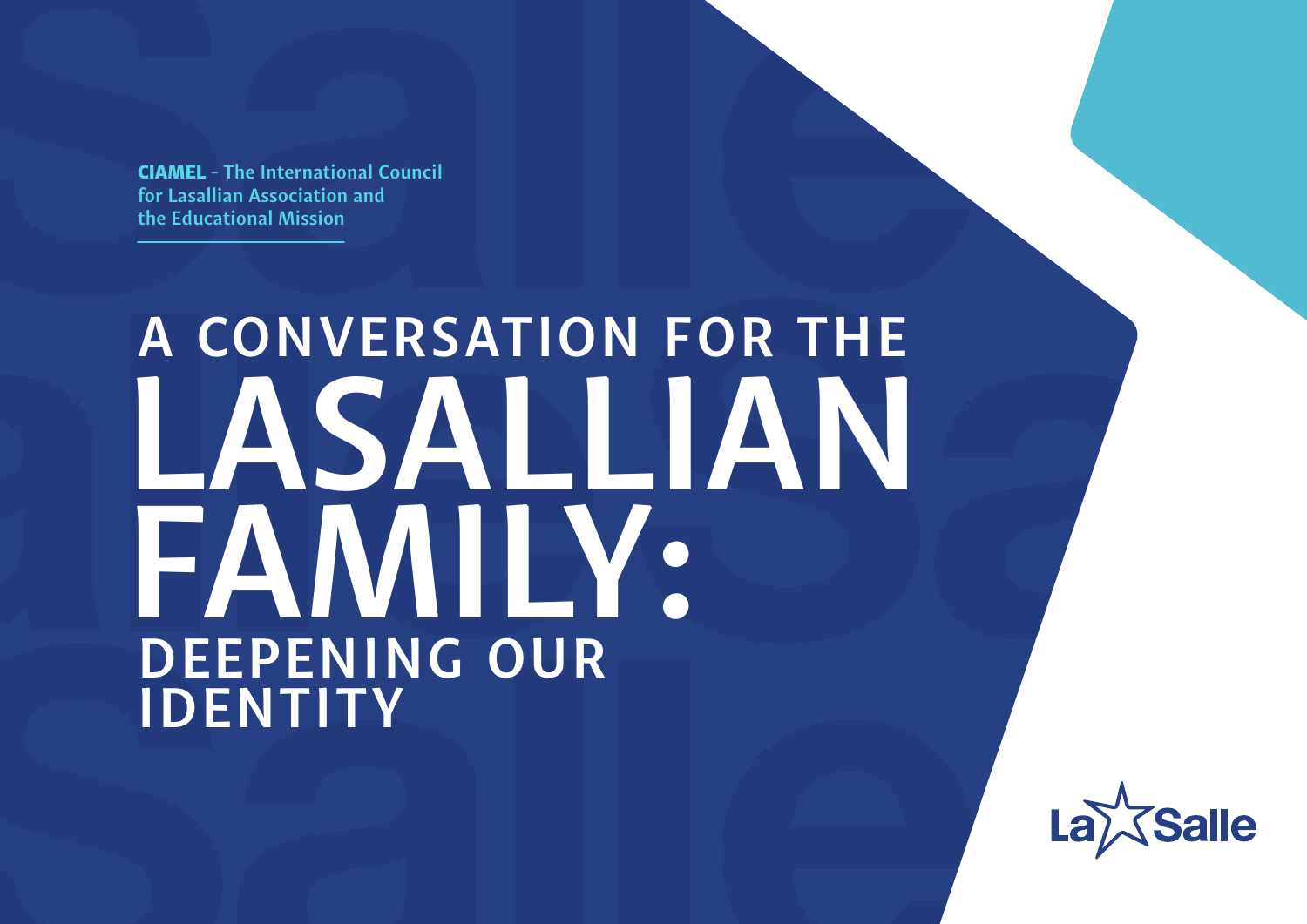CIAMEL The International Council for Lasallian Association and the Educational Mission

### A Conversation for the Lasallian Family: Deepening our Identity

Generalate - Roma 2020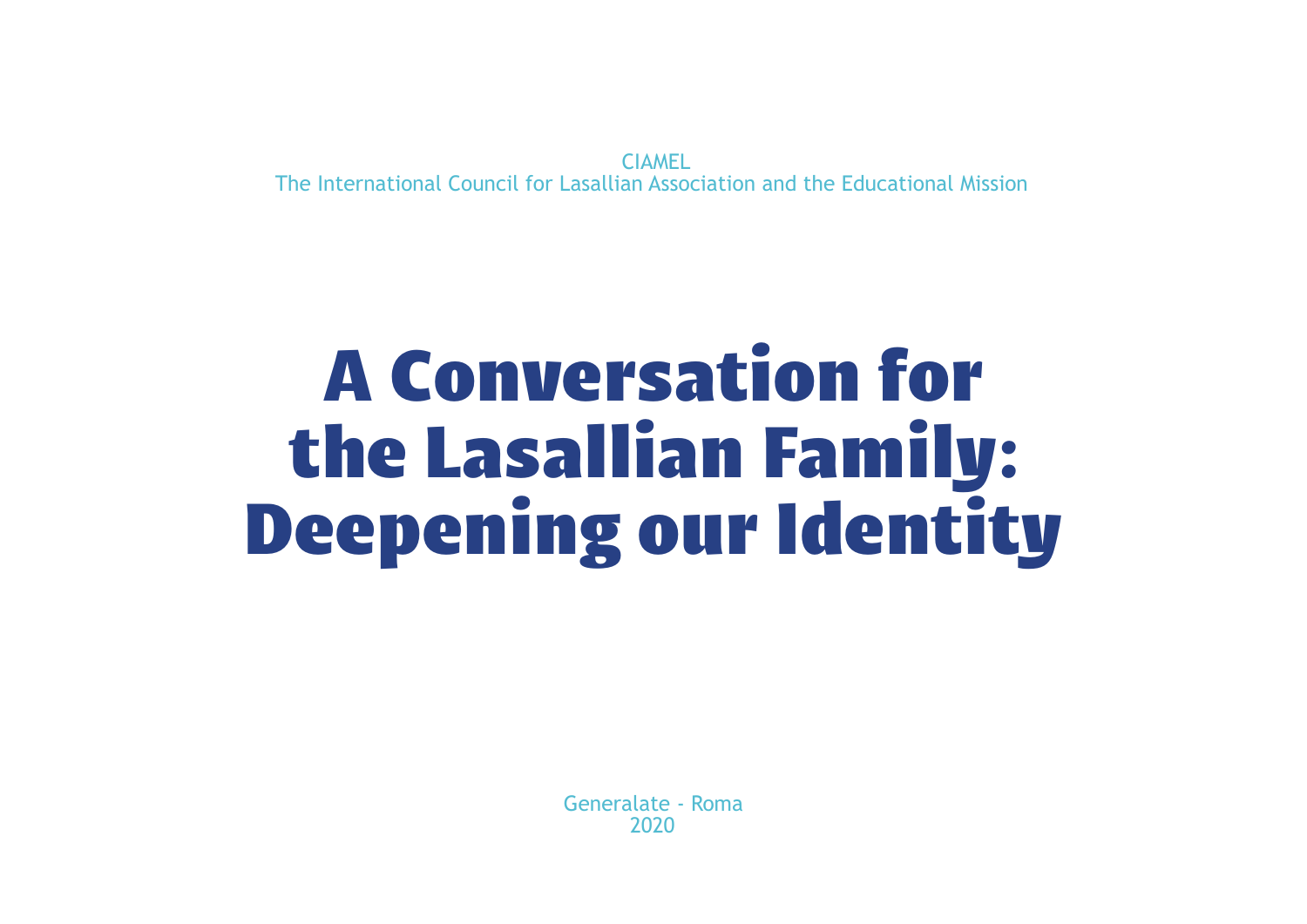### **Editors:** Heather Ruple Rafael Matas Francisco Chiva

### **CIAMEL:**

Alisa Macksey Fritzie Ian De Vera Rose Laetitia Dala Colette Allix Antuaneth Jessica Ortega Keane Palatino Andrés Govela Carlos Castañeda Jesús Félix Martínez Ferdinand Biziyaremiye

**Collaborators:** Néstor Anaya Gustavo Ramírez Mawell Pajarillo Robert Schaefer Participants in the Association Training Session - Rome, October 2019

### **General Council:**

Timothy Coldwell Paulo Petry Aidan Kilty Pierre Ouattara Ricardo Laguda Rafael Matas Gustavo Ramírez Jorge Gallardo, Vicario. Robert Schieler, Superior General.

**Editorial Admistrations** Jorge Alexánder González Morales

**Layout and Design** Ingrid Jiménez Urbina for the Service of Communications

**Editorial Producers** Communications Service in Rome Ilaria Ladeluca, Luigi Cerchi, Fabio Parente, Alexánder González FSC

**Translations** John Blease

September 2020



FRATRES SCHOLARVM CHRISTIANARVM THE GENERALATE

### **CIAMEL**

The International Council for Lasallian Association and the Educational Mission (CIAMEL) is a deliberative and collaborative body of Brothers and Partners representing the worldwide Institute. It is established for the animation and direction of all existing and future educational programs that embody the Lasallian mission. CIAMEL's work reflects the ambition of supporting every student confided to our care, especially the poor and the most vulnerable.



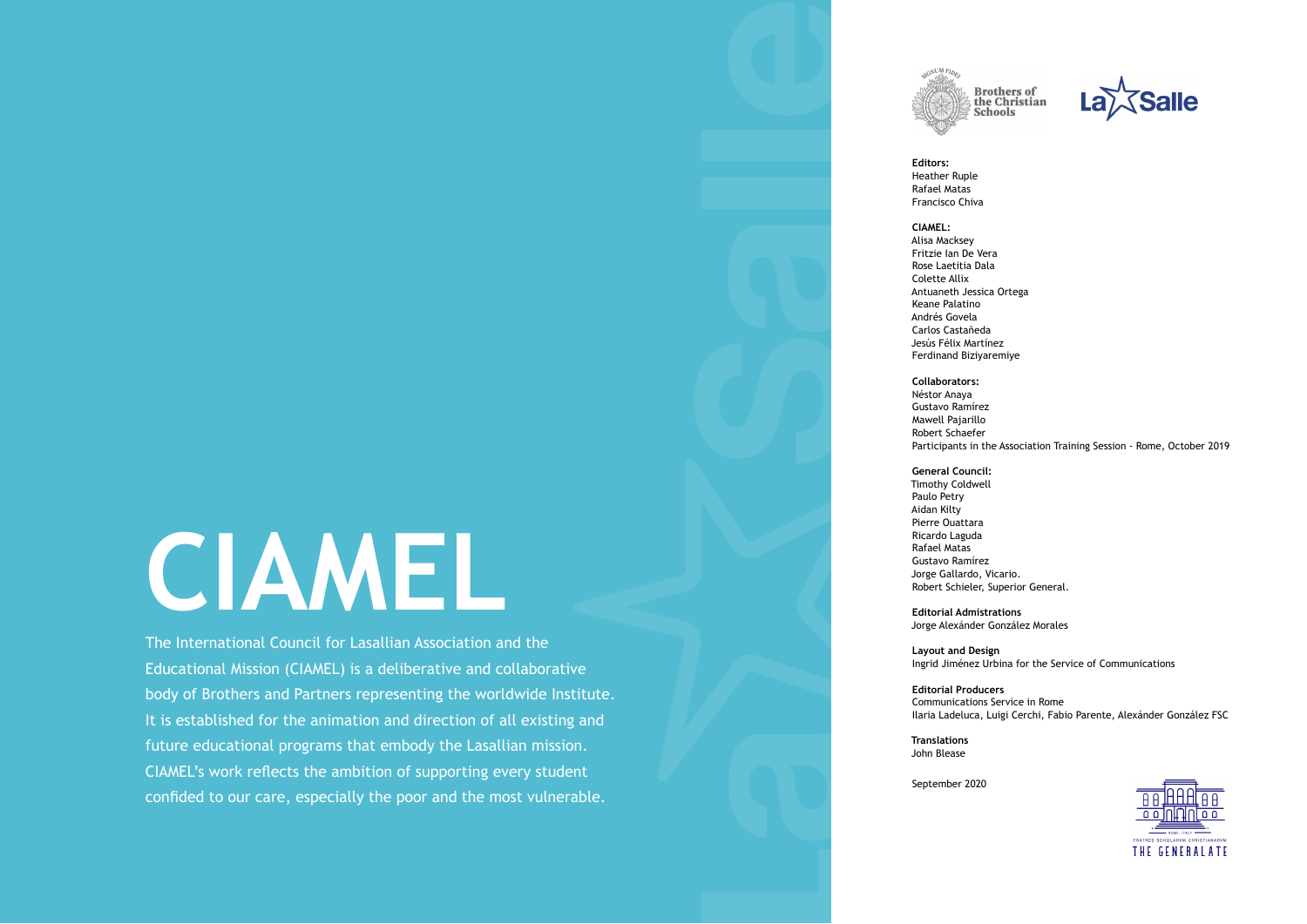## Contents

**[Introduction 4](#page-4-0) [Who are Lasallians? 8](#page-8-0)** What is the meaning of our life? **[What is our educational mission today? 18](#page-18-0)** What formation do we need today? How do we experience belonging in the La How do we need to organize ourselves in :

|                              | 8  |
|------------------------------|----|
|                              | 12 |
|                              | 18 |
|                              | 22 |
| asallian Family?             | 26 |
| spirit of creative fidelity? | 31 |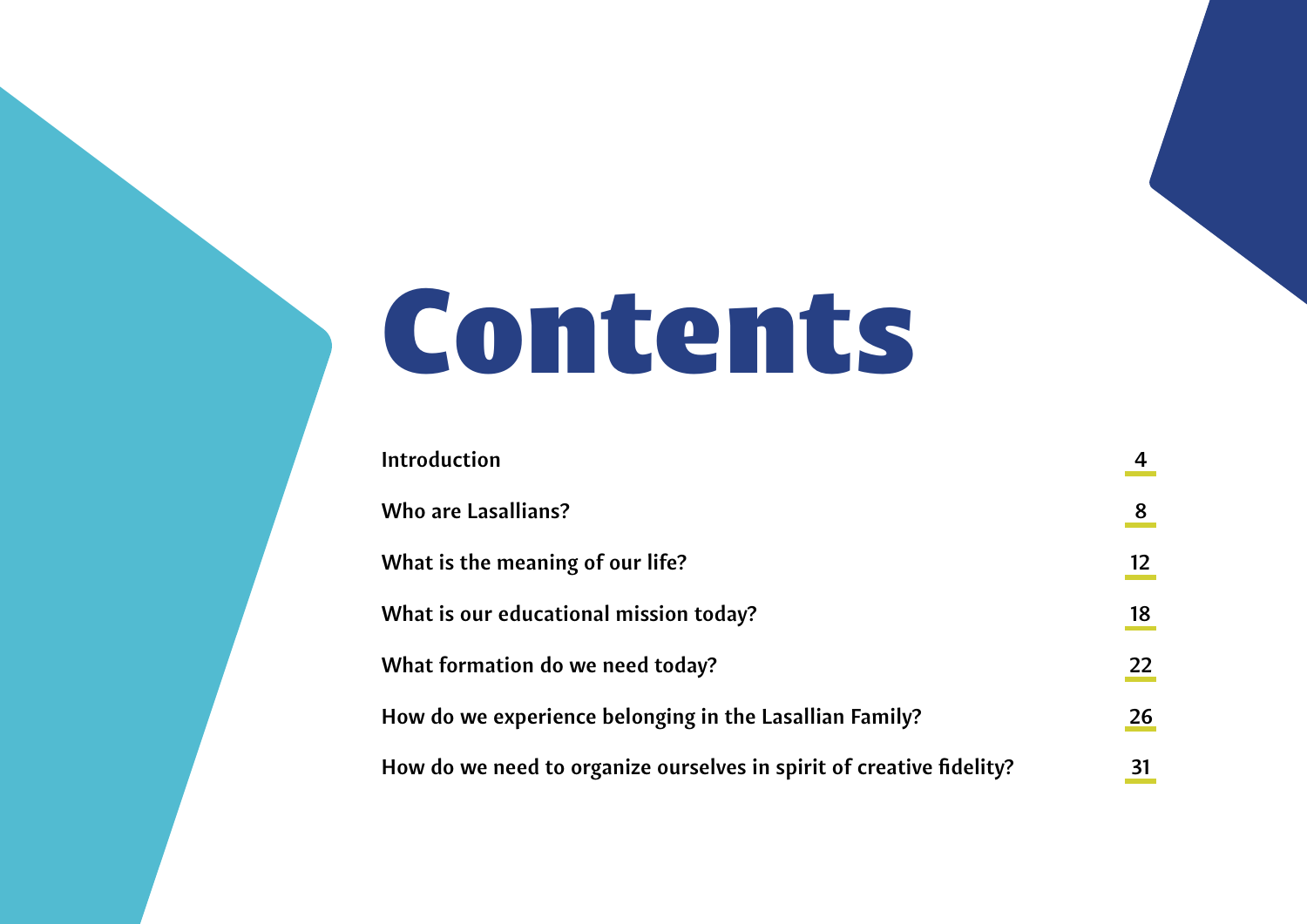# <span id="page-4-0"></span>Introduction



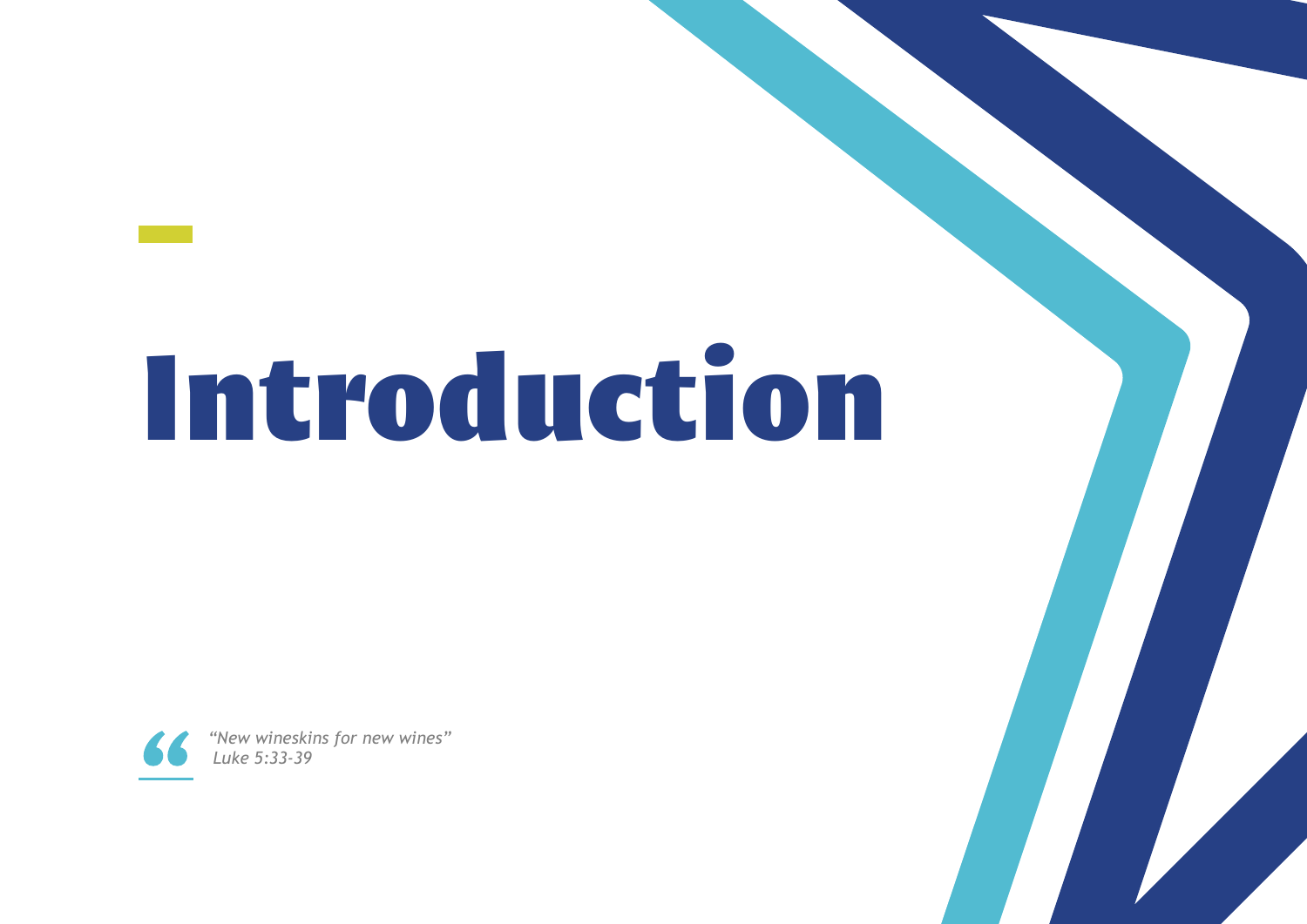Dear Lasallians:

This letter is an invitation to all members of the Lasallian Family —women and men who recognize the seal of Lasallian identity on their lives and are committed to our Lasallian Educational Mission.

The Lasallian Family formally began its journey in 1966 when the 39th General Chapter introduced for the first time the term *Lasallian Family*. The Brother capitulants recognized a new reality, a new way of doing things, a new relationship, and new signs of the times that were emerging in the Lasallian mission all over the world. They also heard the language of a Pilgrim People on a journey and saw a new way of understanding the Church as the People of God along with the development of the ecclesiology of communion that was emanating from the Second Vatican Council. An attentive reading of Lasallian Essays #4, *Bases for the Present Day Model for the Lasallian Family* can help provide context for this development. In 1989, the General Council published the first Letter to the Lasallian Family.

> The growing recognition of women, from the founding story to today, and their increasingly relevant and critical role in

The journey continues and offers us the possibility to engage with new realities that move us to reflect and conceptualize, to envision and renew formation. These realities include:

• The Church's development on "charismatic family;" that is persons, institutions and groups of persons united by the same foundational charism, in our case, that of Saint John

• The invitation from successive General Chapters and

- Baptist de La Salle.
- Educational Mission.
- of the poor.
- International Mission Assemblies to further articulate
- Lasallian identity and the sense of belonging to the Lasallian
- The development of Association for the educational service

Other significant developments that have impacted this journey are:

• The adoption of effective structures such as District, Region, Local Mission Councils in many parts of the world.

• The creation of the International Council of Association and the Lasallian Educational Mission (CIAMEL).

• The force of the movement of Young Lasallians and Lasallian

- 
- 
- Volunteers.
- the Lasallian Family.
- 

• The greater awareness of the meaning of multicultural and pluri-religious societies in the context of the Lasallian Family.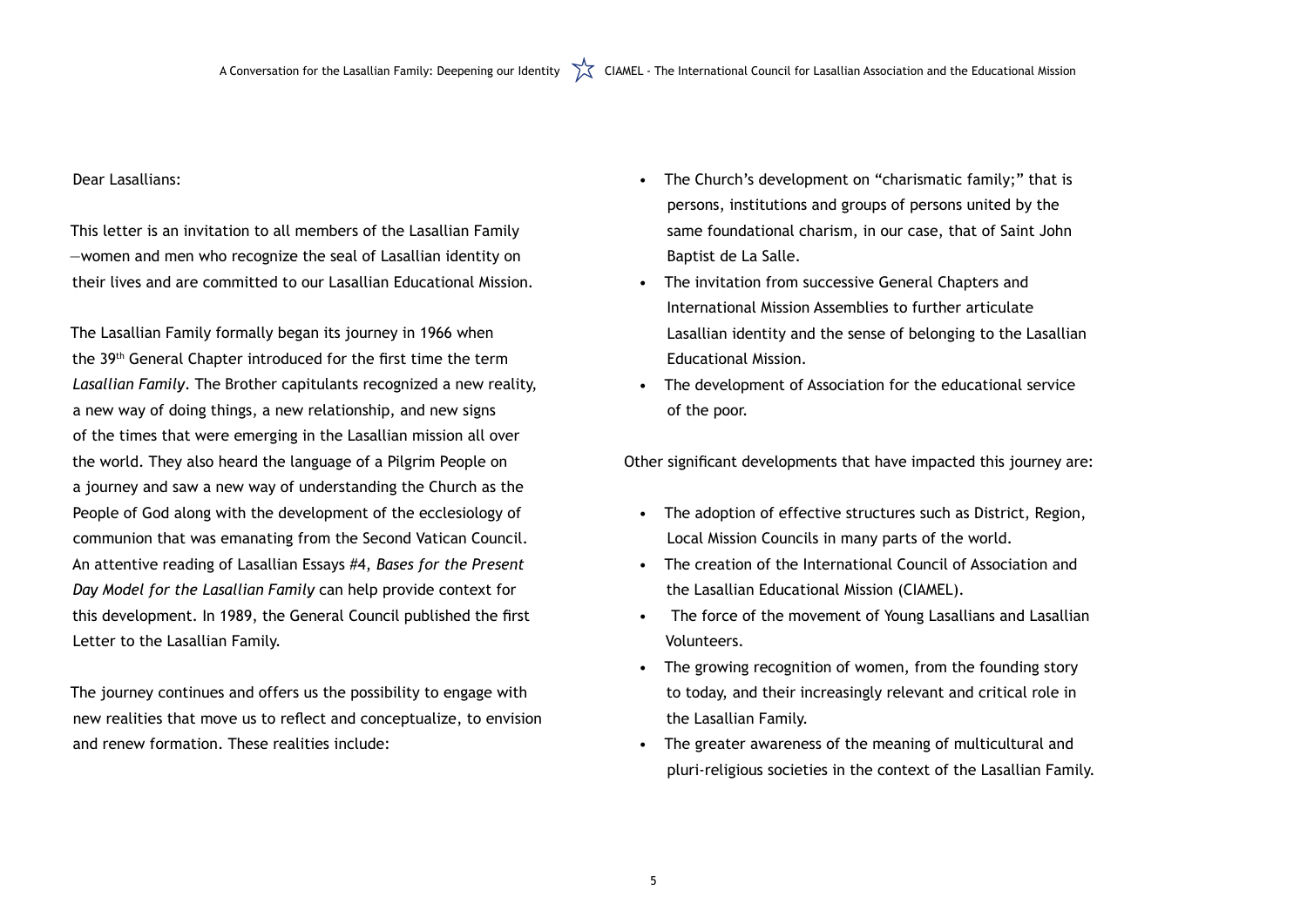- The creation of the "Lasallian community," with different forms of expression, along with "communities of Brothers."
- The creation of mixed communities and inter-congregational communities.
- The foundation of various Lasallian-inspired Religious Institutes of Sisters.
- New inter-congregational commitments that are bringing creativity and vitality to our Lasallian Family.

These developments have made it possible to produce resources that provide a clearer understanding of the Lasallian Family. A personal and shared re-reading of the following Lasallian documents will help make a connection with the historical development of the Lasallian Family:

- *• The Lasallian Mission of Human and Christian Education: A Shared Mission (1997)*
- *• Lasallian Association: The Story Continues. MEL Bulletin 2 (2003)*
- *• Bases for a Current Model of Lasallian Family. Lasallian Essays 4. (2008)*
- *• Circular 461 Associated for the Lasallian Mission, an Act of HOPE (2010)*
- *• Bulletin 254: Stories of Hope…Associated for our Lasallian Mission (2013)*

Yet, what are the "new wineskins" of the Lasallian Family? How can Lasallian identity grow in order to respond to the challenges in our life and mission as a Lasallian Family today and in the future?

The Union of Superiors General and the International Union of Superiors General are promoting encounters and shared reflection among "charismatic families." A good part of this reflection is put forward by committed lay people together with the Religious involved in their leadership teams. Conscious that "communion and the encounter between different charisms and vocations is a way of hope1 ," charismatic families are developing a mutually enriching program.

The International Council for Lasallian Association and Educational Mission (CIAMEL), offers this current, simple and inspiring reflection in order to start a conversation regarding what is fundamental to the Lasallian charismatic family. This document can serve as an instrument to reflect on the challenges of today, always with an eye to the future.

The goals of this reflection are:

• To offer an inclusive and open working document, not a final word, to be used in discerning at the local, district, Regional and Institute levels what a viable model of the Lasallian

Family might look like.

1 Apostolic letter of Pope Francis to all consecrated people, 2014. Paragraph 2, 3.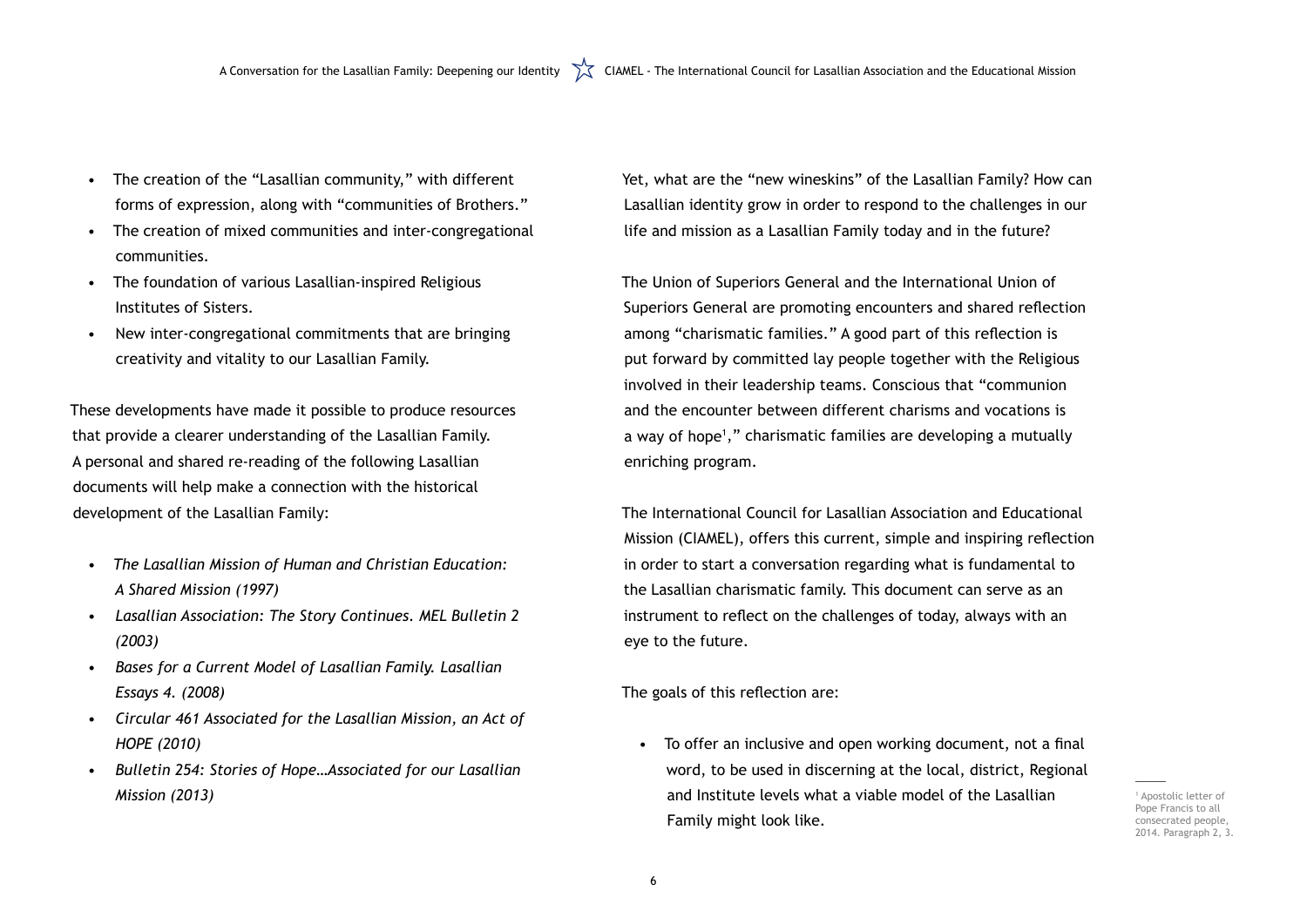- To stir up new interest in belonging to the Lasallian Family.
- To generate more communion which encourages greater participation in mission animation and decision making that impacts the entire Lasallian Family.
- To encourage a continuous reflection on the following fundamental questions, and which correspond to the chapters that follow:
	- ― Who are Lasallians?
	- ― What is the meaning of our life?
	- ― What is our Lasallian Educational Mission today?
	- ― What formation do we need today?
	- ― How do we experience belonging in the Lasallian Family?
	- ― How do we need to organize ourselves in spirit of creative fidelity?

The entire Lasallian Family is invited to reflect and dialogue together in order to renew the "wineskins" with creative fidelity and to leave behind structures that are no longer useful so as to seek ways to be attuned to the real needs of today and tomorrow. In order to honour Lasallians of all faith traditions or faith choices an effort has been made to be inclusive in language and description. You will find at the end of each chapter questions for personal and shared reflection. The hope is they will support and encourage important conversation and dialogue for all in the Lasallian Family.

In short, this conversation is about savoring the new wine brought by Jesus. It is a wine that tastes of welcome, of inclusion, of openness, of shared formation, of mission in communion, of a shared spirituality; a wine that is the fruit of patient cultivation, a well-chosen vintage. It is a wine of lavish preparation and storage, such that it needs new fitting and truly appropriate wineskins.

> CIAMEL September 2020

*"You need the fullness of the Spirit of* 

*God" Meditation 43: 2.2*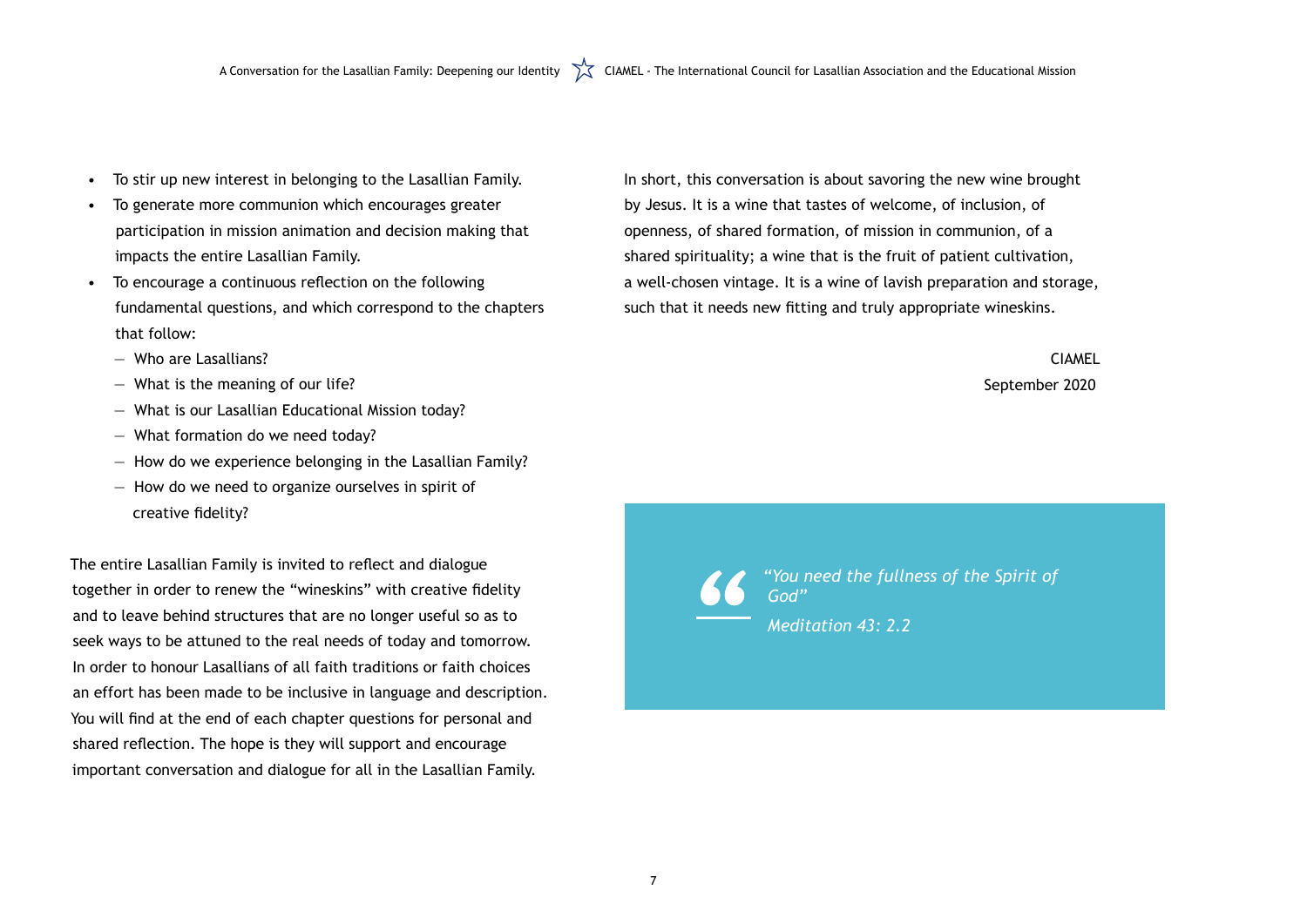

*1 Corinthians 3:9*



<span id="page-8-0"></span>1

# Who are Lasallians?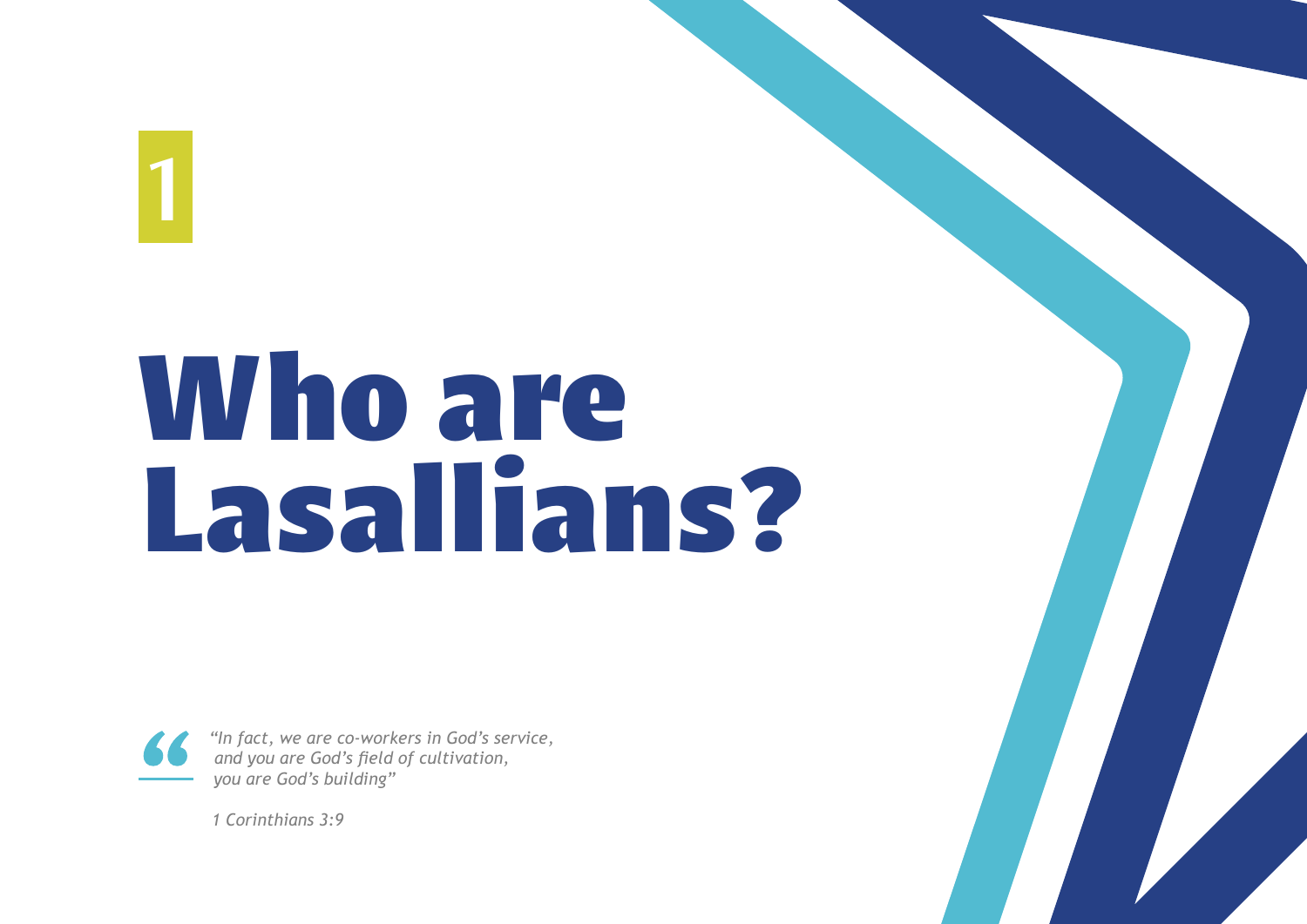Lasallian charism is a gift received from the Holy Spirit, through the Founder and the first Brothers. It allows people to discover, value and respond as co-workers in the service of the Reign of God to the human and Christian educational needs of children, young people and adults of each historical moment, especially those most in need.

The charism is participative and open and is to be shared because it generates a special spiritual bond among many people from different faith traditions. It is one more charismatic family making the journey towards God as one People.

The Lasallian Family includes different ways of living the Lasallian vocation:

Guadalupana de La Salle Sisters, the De La Salle Sisters, the Lasallian Servants of

b. Associates and various configurations of lay fraternities (of Brothers and lay people) associated by a public commitment: Signum Fidei Fraternities, Lasallian

c. Persons who integrate personal commitment, spirituality and other fundamental features of Association, with some form of recognition, but without public

- a. Institutes of Consecrated Life: the Brothers of the Christian Schools, the Jesus.
- Educational Fraternities, and Communities of Associates.
- commitment.
- Benildus Club, Lasallian Mother's Club, etc.
- e. Other persons committed to the Lasallian Educational Mission: educators, and service personnel, student.
- f. Other groups including Benefactors and Affiliates to the FSC Institute.

d. Organizations recognized by the Institute or District, or by the Lasallian Family: the World Union of Lasallian Former Students (UMAEL), the Young Lasallians movement, the International Association of Lasallian Universities (IALU), the St.

parents, catechists, volunteers, sports and recreation animators, administration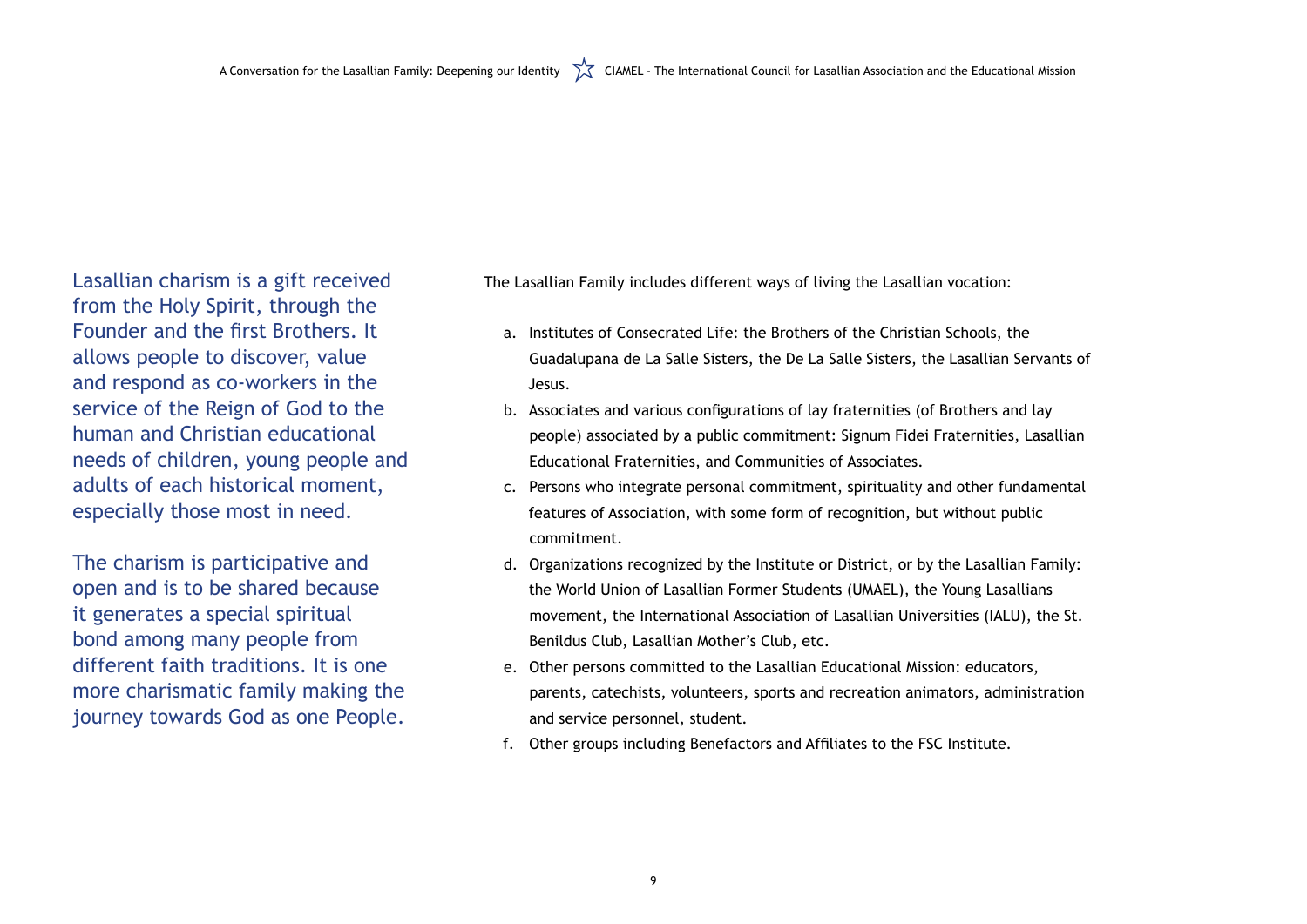The three hundred and forty years of Lasallian history have been possible, in part, because Lasallians feel we are the heart and memory of this charism, which is God's work. It continues to be enriched when:

• ways of looking at the world and spirituality with the eyes of faith are shared • people engage with the inter-relationship between faith, culture and life based

• there is human promotion and the integral formation of children, young people

• Lasallians live in communion. Communities are constituted, "together and

by association," responding in a charismatic way to the challenges facing the

- 
- on the demands of the contemporary world.
- and adults, especially those most in need.
- educational mission.
- challenges.
- fraternal, close, and supportive relationships build a sense of belonging.
- for human rights and justice, peace and integrity of creation.

• communities become the place where faith and the experience of God is shared, where there is communal reading of the signs of the times, attentive listening to the many voices encountered and discernment of concrete responses to these

• there is responsibility to the educational needs of our world and to the struggle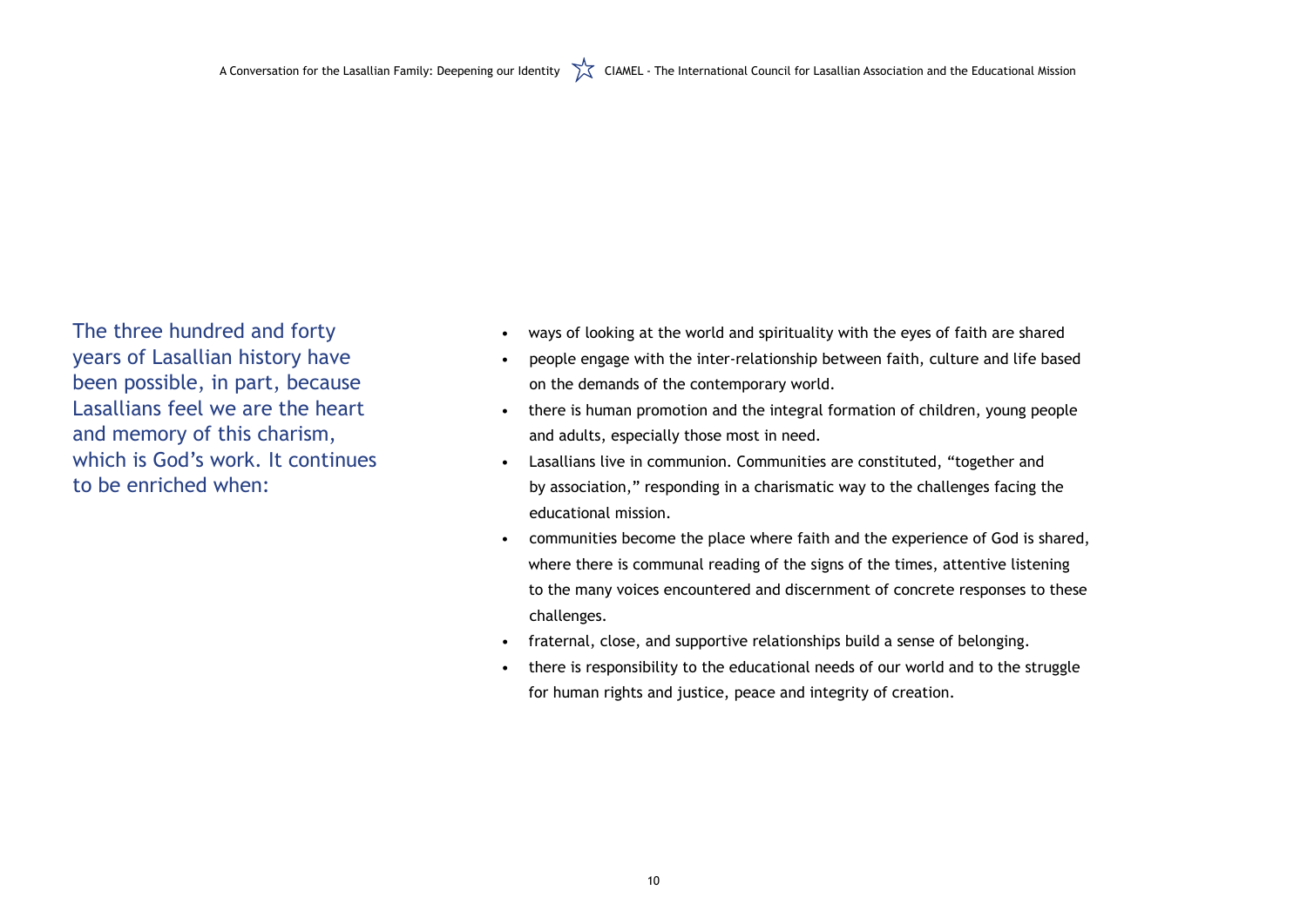### From this perspective:

**A Lasallian** is any person who experiences belonging in the Lasallian Family through an affective or institutional relationship, and who contributes, in one way or another, by responding to the needs of children, youth and adults, especially those on the margins of society.

The Lasallian Family is open to collaboration with those other institutions which work towards the building of a better, more humane world, and who cooperate with all people of goodwill from various faith traditions with a cross-cultural perspective of encounter, dialogue and peace.

**Do you consider yourself a Lasallian? Why? Who are Lasallians in your District? How are Lasallians organized in your reality?**

*"Thank God who has had the goodness to employ you"* 

*Meditation 194: 1.2*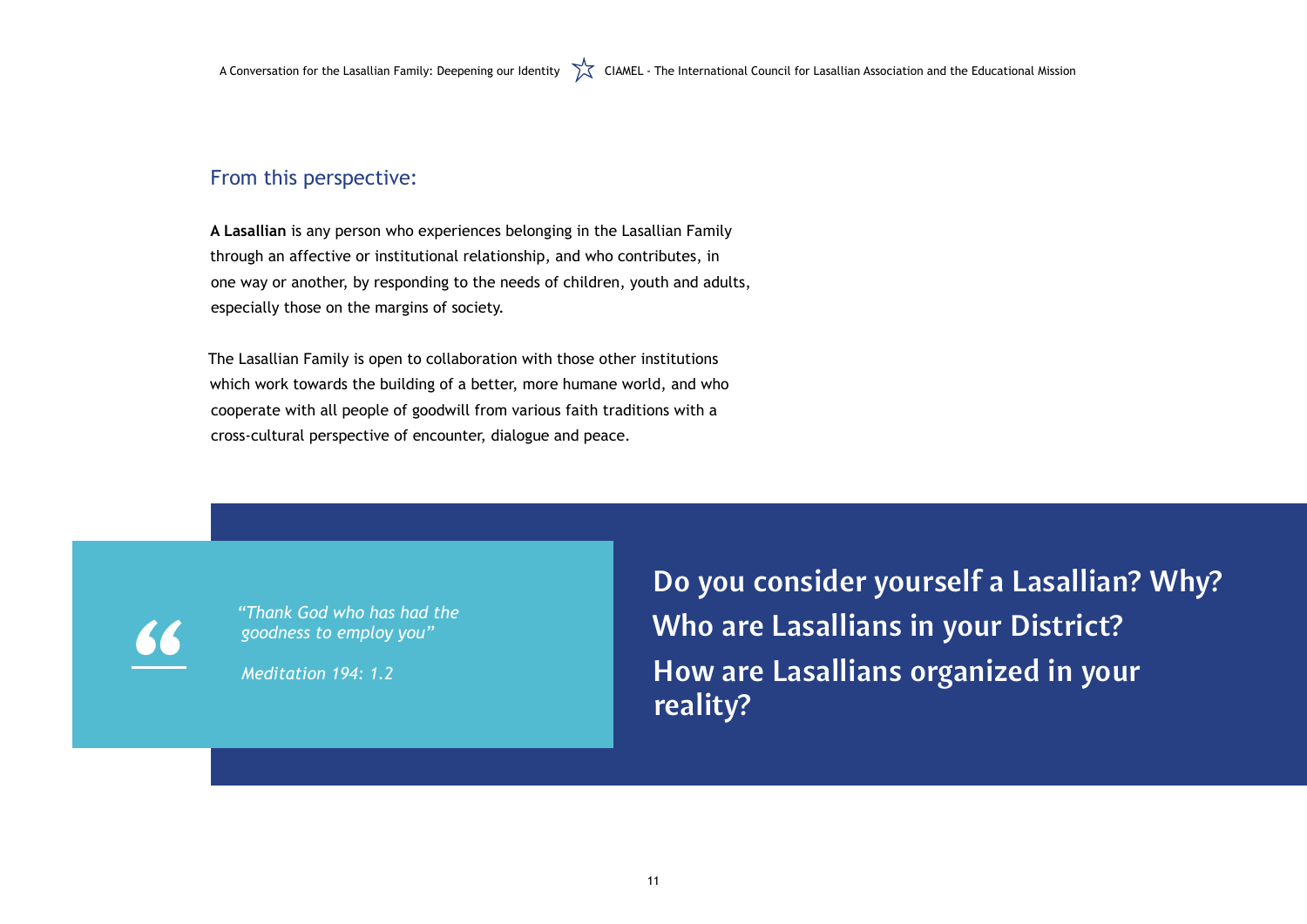## <span id="page-12-0"></span>2 What is the meaning of our life? Lasallian Spirituality

*"Ask, and you will receive. Seek, and you will find. Knock, and the door will be opened to you."* 

*Matthew 7:7*

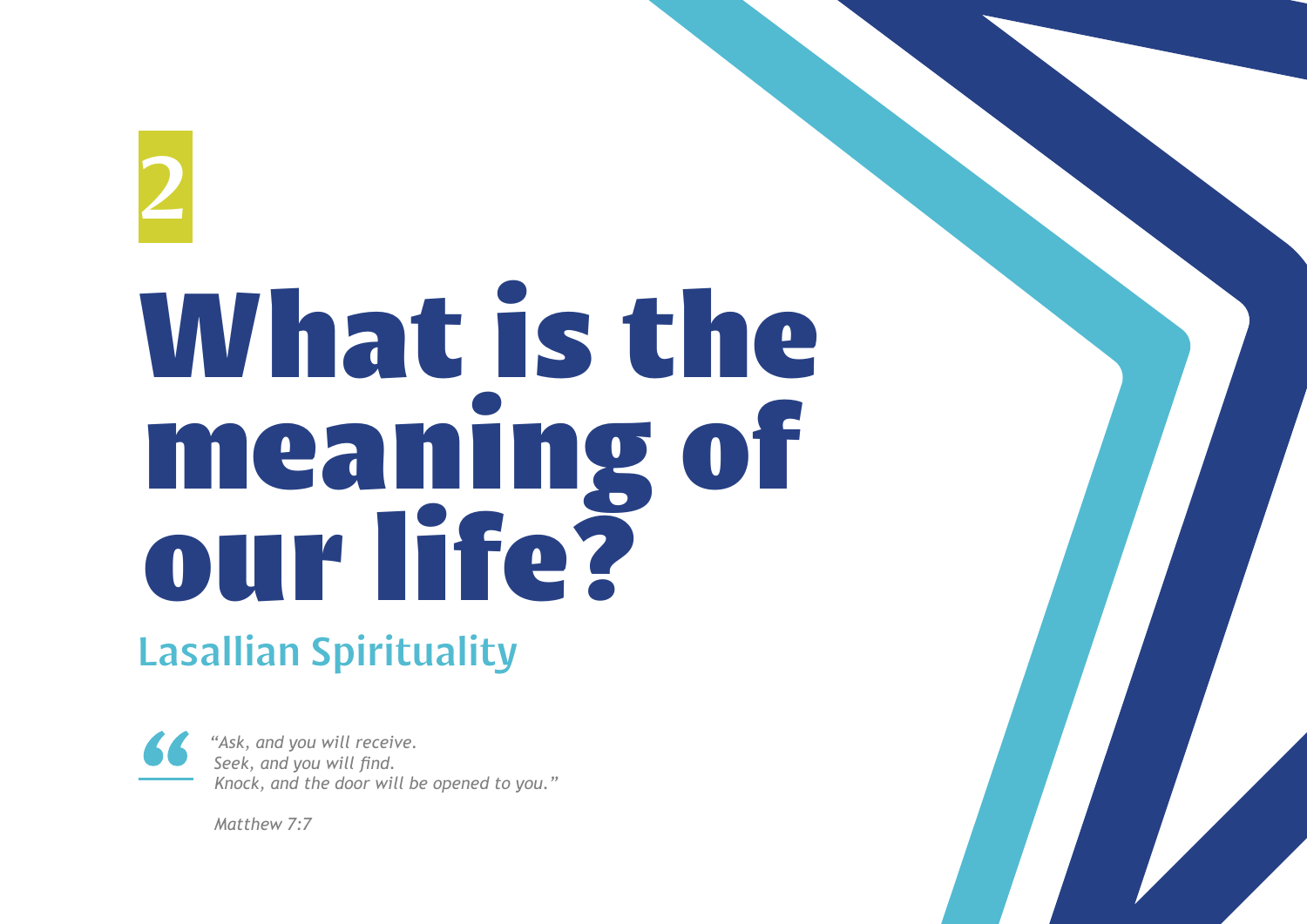A Conversation for the Lasallian Family: Deepening our Identity  $\sum_{k=1}^{\infty}$  CIAMEL - The International Council for Lasallian Association and the Educational Mission

All human beings seek to find meaning in life. This "sense of the profound" is not only linked to the religious aspects of life or one's understanding of what is often called the divine, but also to the values that each person considers important and upon which one grounds one's lifestyle and key life choices.

All who share in the Lasallian mission, from various faith traditions and life options, feel **called to deepen and share the meaning of their existence:** What is it that sustains one from within? What enables one to overcome the difficulties of life? What inspires one to go beyond what one does?

Shared humanity calls everyone to nurture not only our incarnate, mortal self towards its fullest human potential, but also the transcendent and immortal dimension, or that which is of the Spirit in each person. All are called to seek to deepen the currents of spirituality that can make one even more human, whether within particular faith traditions or elsewhere.

Lasallians recognize that source of spirit deep within all members of the Lasallian Family and recognize that it is this spirituality that nourishes the sense of educational and vocational mission.

Lasallians continuously discover that living the educational mission meaningfully opens up ways to spirituality and awareness of the

very Presence of God found in different faith traditions. One Lasallian author called this "endowing our life with a **mystical realism.**<sup>2</sup> " Belonging to the Lasallian Family means experiencing the Absolute on a daily basis, in meeting others, in our ordinary tasks, especially when we discover the needs and talents of children and young people as well as our own.

The Lasallian involved in the work, project, or mission is called to be nourished in interiority and enriched in spirit, called to Transcendence and to sanctity in the tradition of faith and zeal for the educational mission to the children and young people begun by the Founder and the first Brothers. Lasallians are all called to nourish and share this view of interiority-spirituality, to perceive the mystery of the Divine indwelling in the midst of educational service. The educational centers become places of an Encounter with Transcendence, known in many of faith traditions as **God's presence.**

For Christians, the meaning of life is rooted in discipleship with Jesus Christ. The source of meaning is developed in the Gospel. It is from John Baptist de La Salle is encounter with the Gospel of Jesus Christ that Lasallian spirituality developed; it is a **spirituality of mediation.**<sup>3</sup> Everyone involved in the life of the school or center is called to be "an instrument in the Work of God,<sup>4</sup>" a "guardian angel,<sup>5</sup>" a "good shepherd,<sup>6</sup>" and "minister and ambassador7 " of God's salvation. Each is called to mediate God's

2 Michael Sauvage. Cahiers Lasalliens, nº 55. Pg 131. 3 Botana, Antonio. Thematic Vocabulary of Lasallian Association. Lasallian Essays 3, Pg. 65 4 MD 59, 3, 2 5 MR 197 6 MR 196, 1, 2 7 MR 195,2, 1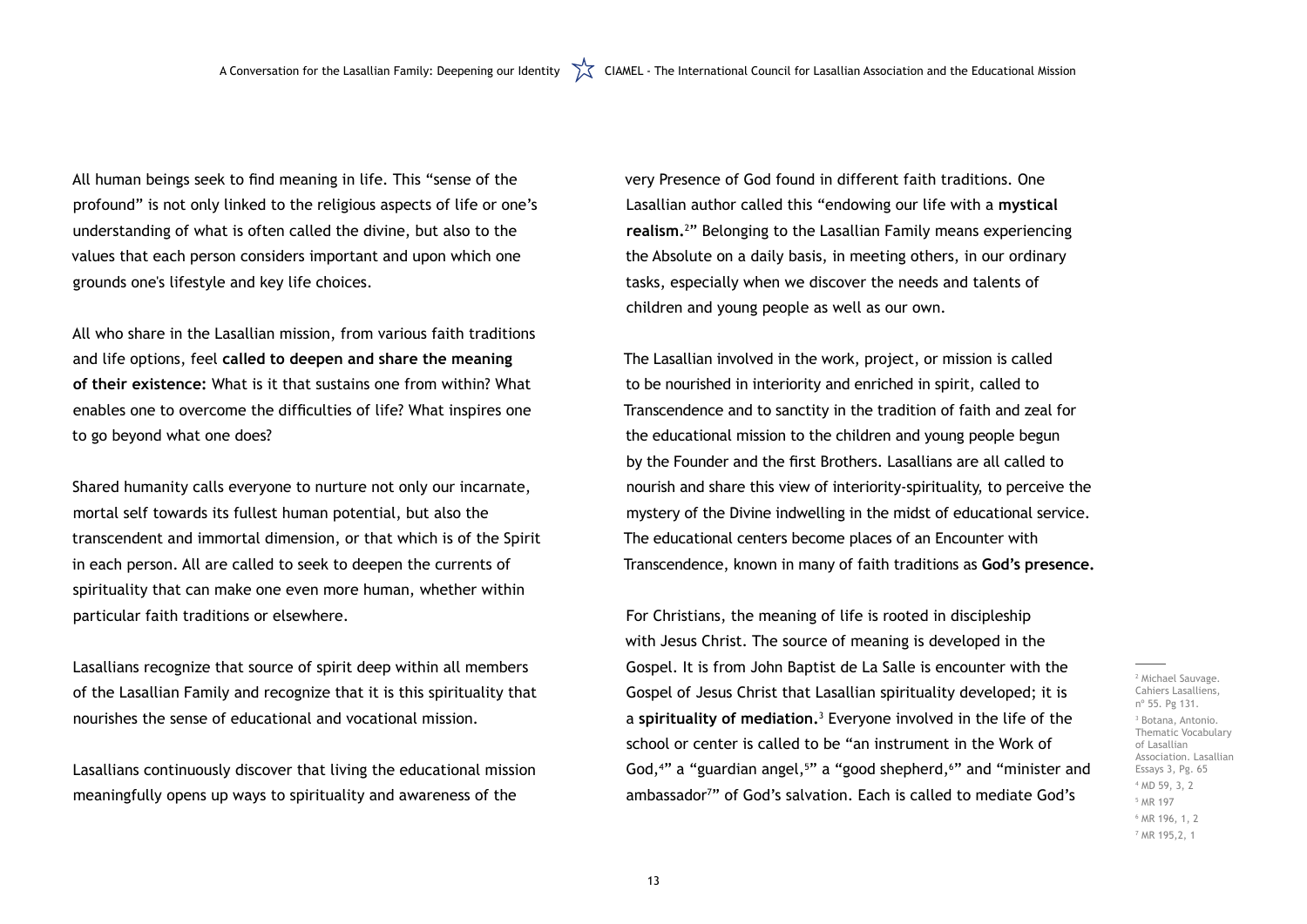love in the world which inspires Christians to look for concrete and effective responses to the needs of the poor specifically their educational needs. It is through prayer that God is able to enrich the community with gifts needed for mission.

It is involvement and commitment to the Lasallian mission, particularly through the educational accompaniment of young people living in poverty, that motivates people from other faith traditions, brings out their very best and helps clarify what it means to be truly human, which includes the transcendent spiritual dimension.

Christians feel especially called to look at reality with the eyes of faith: to discover the presence of God<sup>8</sup> in everyone and in life's events; to see with God's compassionate perspective; to believe in the potential of each person to grow in God's image and likeness. To see with the eyes of faith is to be guided by the Spirit - reading the signs of the times - taking responsible care for Creation, discerning the message of the Gospel.

For others, spirituality is to see in the unfolding historical and ecological context; the call to both human development and to self-actualization and self-transcendence. This call may even be perceived to be an invitation to respond to Transcendence itself. Specific, transformative action on behalf of young people,

Lasallian spirituality is oriented towards community.<sup>13</sup> It is lived in the spirit of faith and zeal together in communion for mission, or better said, in "association" for the educational service of the poor. Lasallian spirituality today cannot be lived or understood without reference to "together and by association."

especially those living in poverty, in the field of education relates to the Spirit of Faith<sup>9</sup> that is rooted in Christian discipleship and the Lasallian tradition but is also sacred in other faith traditions.

From the origins of the Institute, this Spirit of Faith has been united with the **spirit of Zeal**<sup>10</sup>, that is, with commitment and self-giving. The Founder insisted on "making no distinction between one's own affairs and the business of one's own salvation and perfection.<sup>11"</sup> As Pope Francis reminds the Church: "Evangelizers with Spirit means evangelizers who pray and work. From the point of view of evangelization, mystical perspectives without a strong social and missionary commitment, or social or pastoral discourses and praxis without a spirituality that transforms the heart, are useless.<sup>12"</sup> An incarnated Christian spirituality always leads to commitments on behalf of children and young people most in need.

Lasallian spirituality is lived today in a variety of vocations: Religious Life or Lasallian partner. Lasallian Partners discover a spirituality with lay originality, from Christian and other faith

8 RC 2, 7 9 RC 2, 2 10 RC 2, 9  $11$  RP 3, 0, 3 12 EG 262 <sup>13</sup> Cf. Chapter 7. GREEN, Michael. Now with enthusiam. Charism, God's Mission and Catholic Schools Today. Ed: BBI – The Australian Institute of Theological Education Mission and Education series. Vaughan Publishing. Mulgrave (Melbourne) 2018. Pages 171 to 186.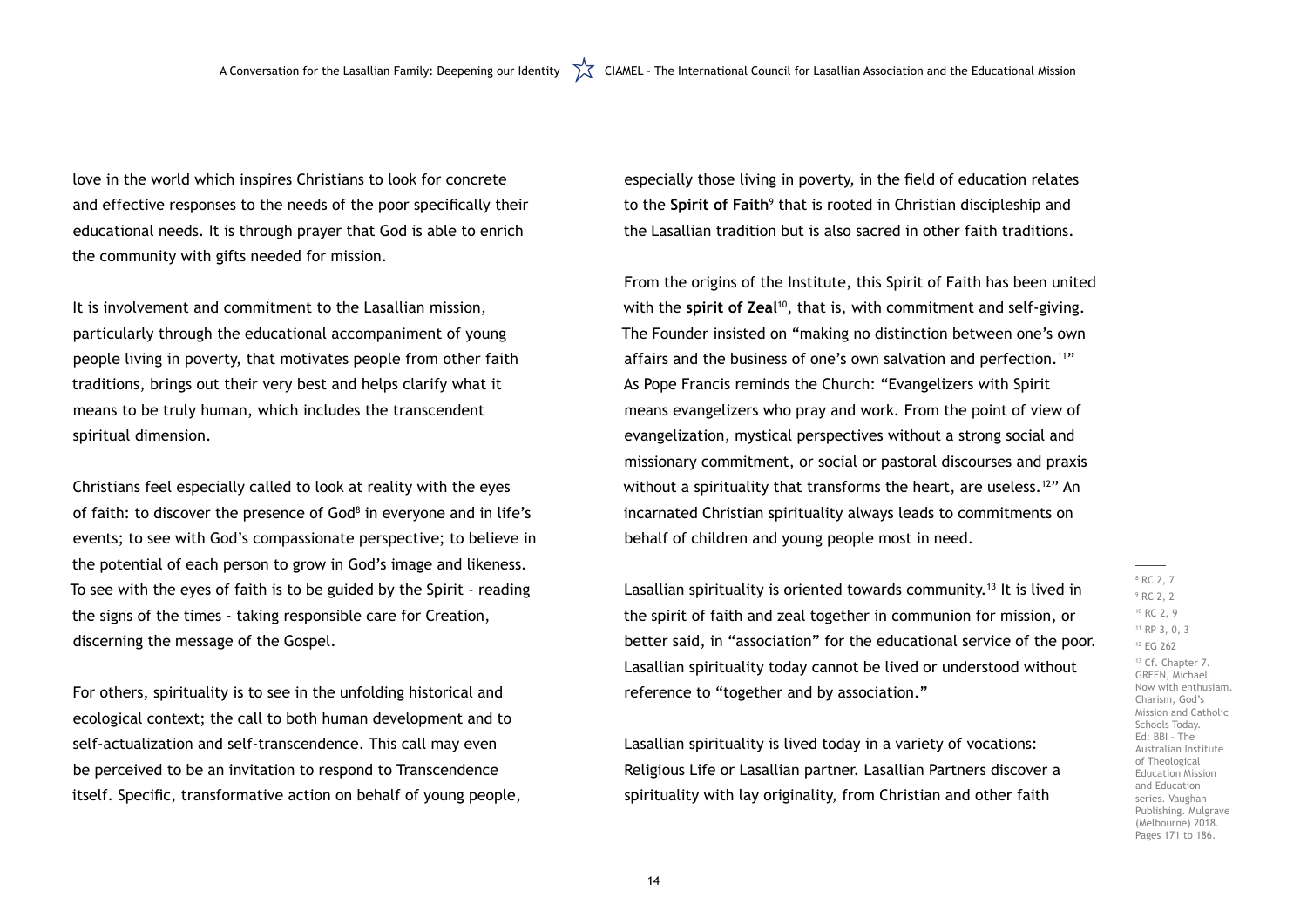traditions, and not simply as an adaptation of the spirituality of the traditional understanding of Religious Life.<sup>14</sup> There is a mutual sharing and enrichment of one another's spirituality in the Lasallian community, especially in the areas of interiority and transcendence.

These **principles** of Lasallian spirituality derive from the present context. It is equally important to share some common practices that nurture and strengthen this **spiritual heritage.**

Since the Lasallian Family has grown to include members from different faith traditions, **spiritual practices** can remain faithful to their origin while at the same time creatively adapt in order to be fruitful and enriching for everyone.

> familiar prayers, the creation of new prayers, the sharing of doubts and hopes, praying for the students and for the many faith communities, such as the Church, a spirit of fellowship is created. The Founder established the exercise of prayer in community for the first Brothers<sup>18</sup>. Today, Lasallians share the life of faith,

**a. Remember the Holy presence of God… the transcendent:** When Lasallians start the day, or an activity; when they leave home, and arrive at school, they can make the practice of remembering that they are and live in the presence of God or of Transcendence. For the Founder it was very important to pause for a moment, to focus attention, to recognize that everything is inhabited by God's presence, and that this presence becomes more transparent among the poor.<sup>15</sup> **b. Personal meditation**: Regular practice of silence and stillness. Because of the mission, times reserved for meditation are essential. One can choose the most suitable duration or form. It is a practice that Lasallians of different traditions can share with one another. The Founder wrote a method of interior prayer and meditation,<sup>16</sup> more than 300 years ago. The Lasallians of today take up the Founder's inspiration, and meditation and prayer remain an important daily

> <sup>14</sup> Bases for a present-day model of the Lasallian Family. Lasallian Essays nº 4. Pg. 14

<sup>15</sup> "Recognize Jesus beneath the poor rags of the children whom you have to instruct; …" MDF 96.3 <sup>16</sup> EMO. Explanation of the Method of Mental Prayer.

 $17$  CT 11, 1, 3 <sup>18</sup> RC 4, 1

**c. Reading of Sacred Texts:** Inspired texts and reflections from different faith traditions nourish the faithful in inestimable ways. Christians turn to the Word of God in their meditation and keep it in their hearts for the day. The Founder required that the Brothers carry in their pockets a small copy of the New Testament<sup>17</sup>. Christian Lasallians place the message of Jesus at the center of their lives. "Live, Jesus, in our hearts, forever" is a reminder to continue following

- 
- activity to nourish spirituality.
- Christ.
- **d. Sharing faith in community:** Through the singing of hymns and recitation of establishing moments and times in community to nourish meaning.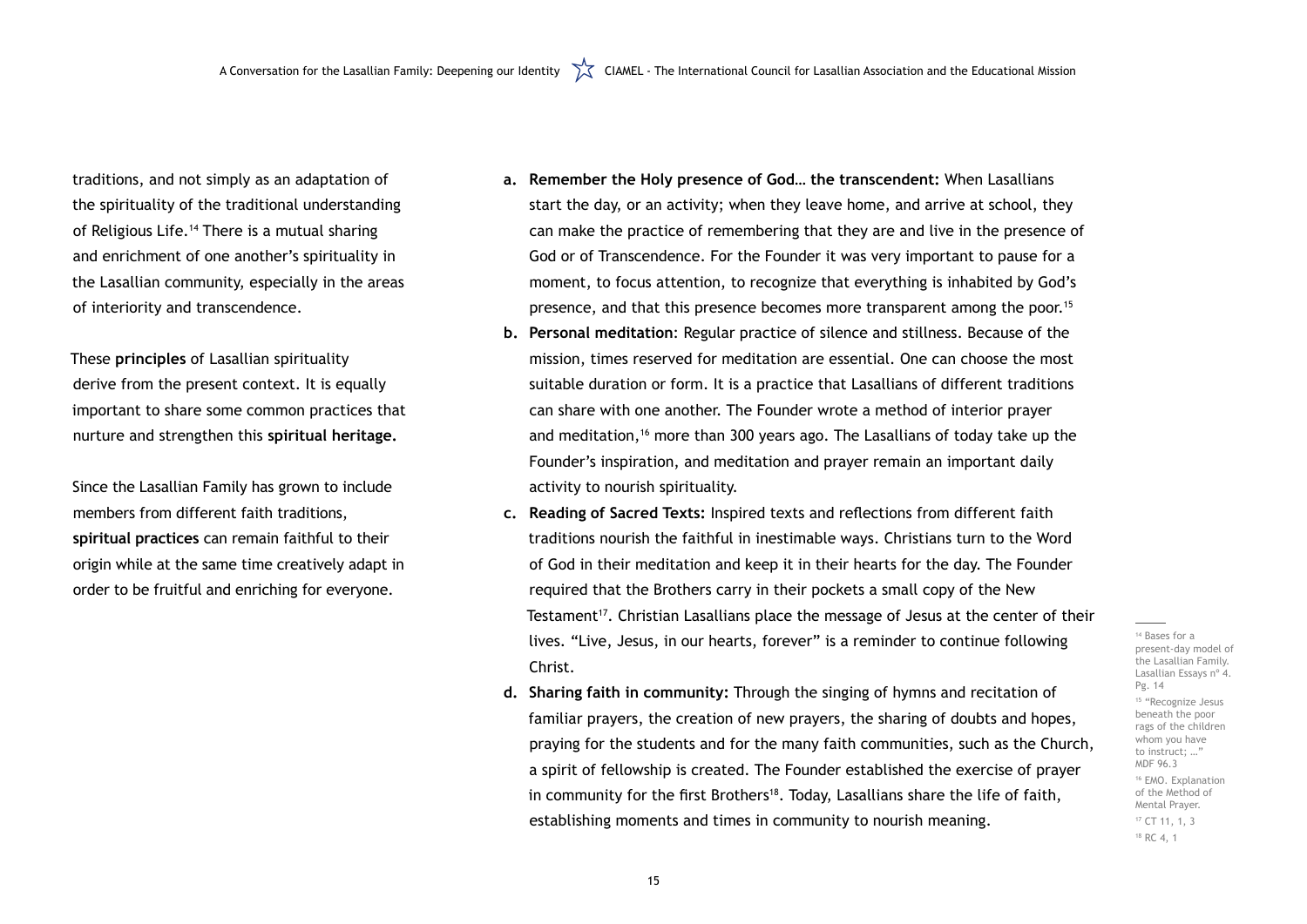**e. Personal program:** Lasallians need to take care of their spiritual journey, to have a responsible attitude towards life, and to maintain an active option for the poor. Each one is invited to construct meaning for their life, to be aware of shortcomings, to cultivate one's talents, to open oneself to the newness of the Spirit, and not to let oneself be carried away by sloth and routine. The Founder wrote his own personal program in the "Rules I have imposed on myself". **f. Personal accompaniment:** Lasallians look to engage with people who can broaden their perspective; ask for help in difficult situations; have someone with whom they entrust doubts; seek the advice of others in the face of important decisions; and challenge their attitudes. The Founder had different companions in his life, Father Nicolas Barré, Father Nicolas Roland, Sister Louise, as well as the Brothers themselves. He accompanied the Brothers. Lasallians are invited to take care of their spiritual health through the practice of accompaniment. In addition, young people and adults will look to them for a word of meaning for their lives, advice, and accompaniment. And one cannot give what has not been

- 
- experienced, lived or practiced.
- 

**g. Formation:** A minimum formation is needed in: Sacred Texts such as the Bible; in the various fields of theology; philosophy and anthropology; awareness of the present challenges facing humanity within a culture of dialogue. The spirit is also nourished by science and history; one cannot be a naive believer. Continuous personal and professional development is essential. The Founder established times for formation and retreat, he saw the need to gather the Brothers, in order to offer them reflection, to allow them to work together writing documents that would help their work. As Lasallians, knowledge and praxis are enriched with formation programs, spiritual reading, and specialized courses, to name a few.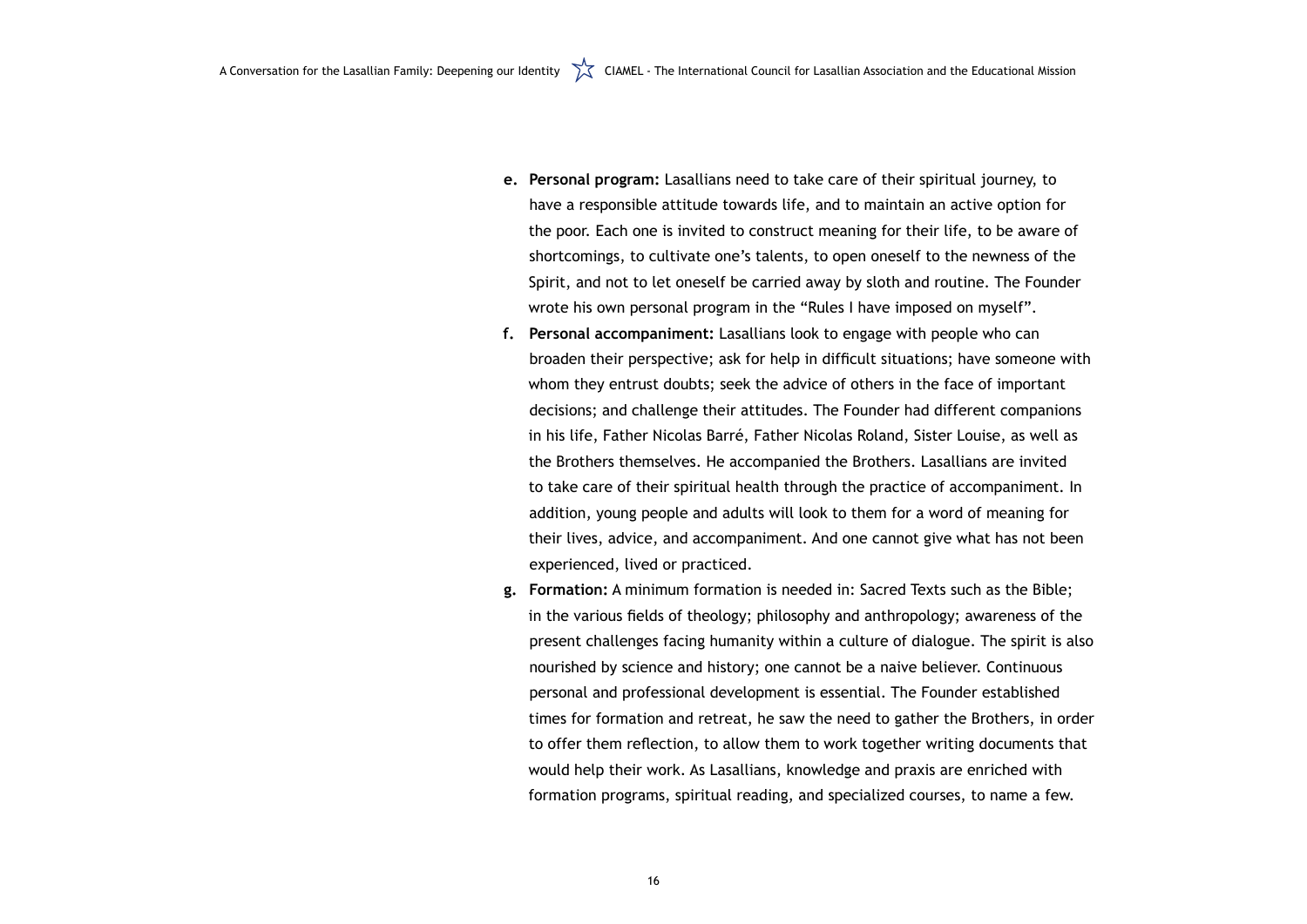**h. Times of retreat:** Special time should be reserved for retreats, for solitude and a more intense deepening of spirituality. The Founder acquired the house at Vaugirard to bring the Brothers together to offer them time for a spiritual retreat and formation. He realized that too much work can lead to vocation burnout. Lasallians use these special spiritual times to rest and refocus.

### **What is the meaning of your life? How do you attend to your spirituality?**

- **How does your District support Lasallians in their spirituality?**
- **What are the needs regarding spirituality**
- **How are Lasallians of all faith traditions supported on their spiritual journeys?**

**in your reality?** 

*"You must do the same thing for the children entrusted to your care. It is your duty to go up to God every day in prayer to learn from him all that you must teach the children and then to come down to them by accommodating them at their level in order to instruct them about what God has communicated for them to you in your prayer."*

*MR 198: 1. 3*

Lasallians need a 21st century spirituality —faithful to our principles, but creative as well; one that is well thought out and grounded in various contexts, but also practiced. Spirituality nourishes commitment to the Lasallian mission, and the sense of "together and by association."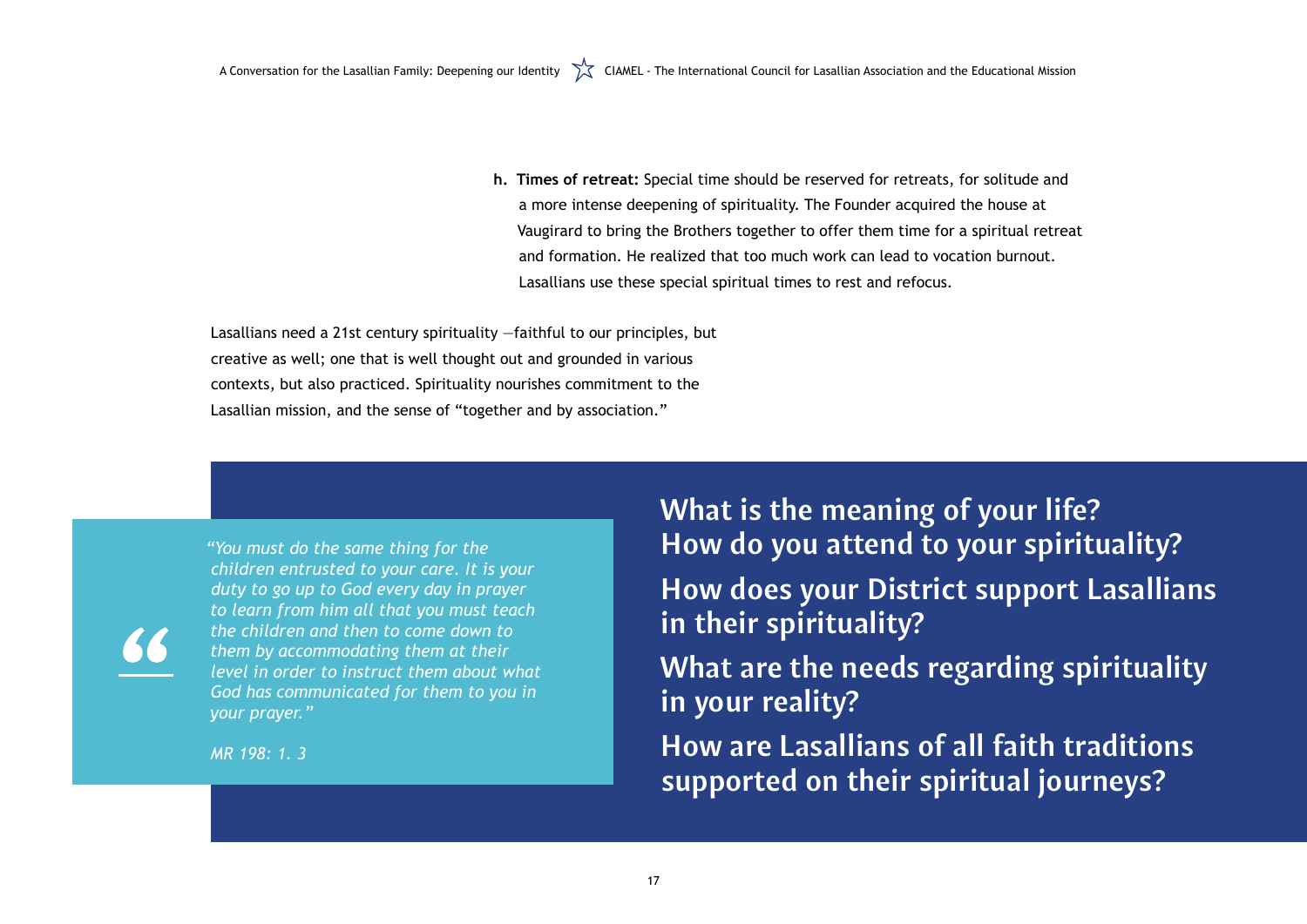# <span id="page-18-0"></span>3 What is our educational mission today?

### Touching Hearts and Teaching Minds.



*"Therefore, whoever takes the lowly position of this child is the greatest in the kingdom of heaven. And whoever welcomes one such child in my name welcomes me."* 

*Matthew 18:4-5*

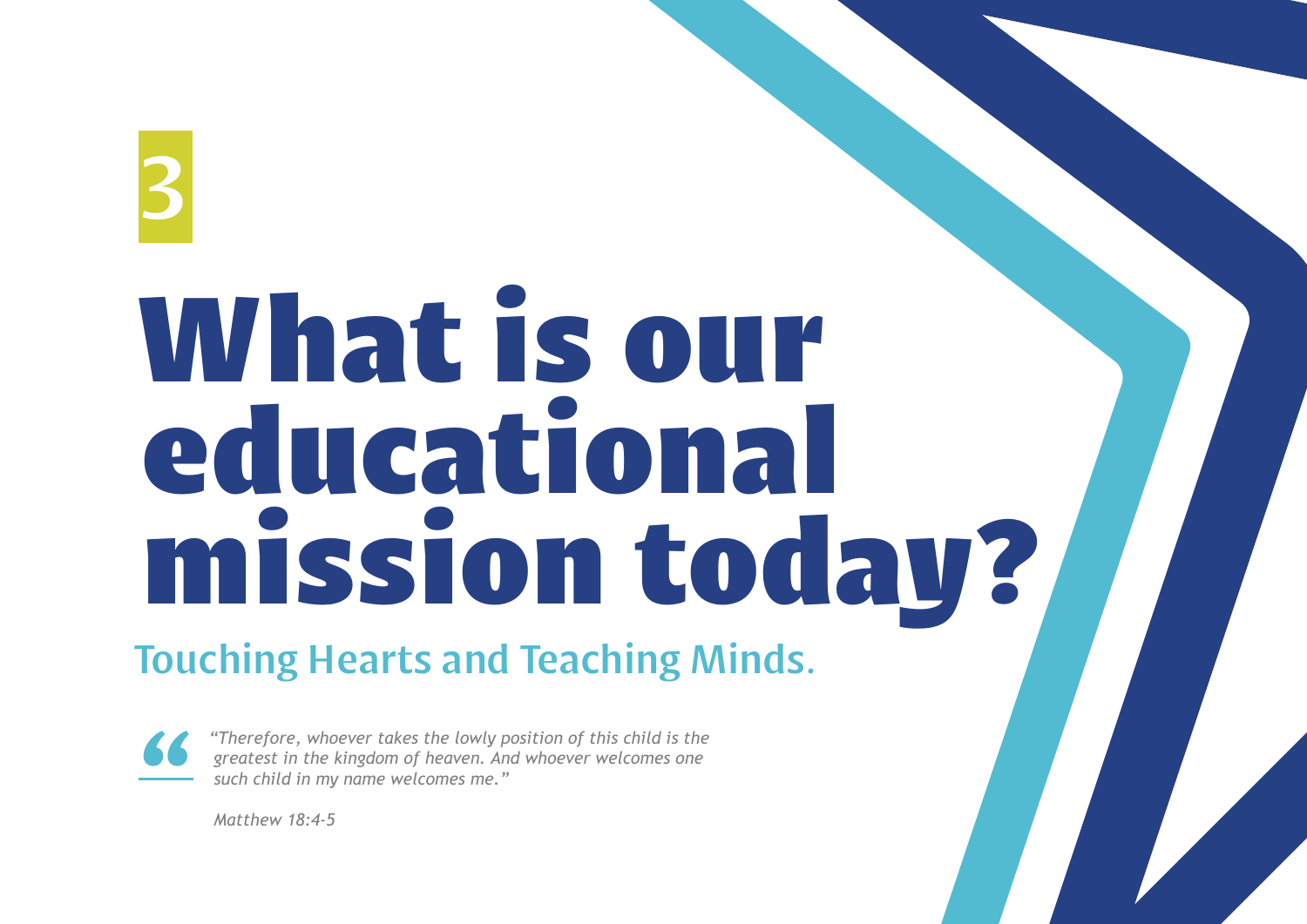The Institute's purpose, which is "to provide a human and Christian education to the young, especially the poor, according to the ministry which the Church has entrusted to it<sup>19</sup>" now extends to the Lasallian Family. What began in the streets of Rheims, France, in 1680 has now expanded into a global network currently present in 80 countries around the world, and serving over one million children, youth and adults. The global reach of the Lasallian Educational Mission includes orphanages for newborns and Universities awarding Ph.D.'s; agricultural projects and advanced technical studies; schools and centers located in both isolated rural areas and some of the biggest cities in the world.

> <sup>22</sup> Report of the International Assembly 2006 Associated for the Lasallian Educational Mission (Orientation 8), p.39

<sup>23</sup> Rule, 2015. (1.1)

Created in the image and likeness of God, Lasallians are all called to grow into the fullness of their humanity, and to act with inclusive love for all people as well as for creation. In the language of the Christian tradition, God has a mission that includes the flourishing of all humankind. De La Salle described this understanding of mission as the salvation of the children entrusted to the care of the schools. Lasallians, Brothers and Partners, answer the call to serve God's mission and meet humanity's needs through the educational and evangelizing service of young people, with special concern for those living in poverty, the least loved, the fragile, and those who are pushed to the margins. This Lasallian response to God's mission stems from De La Salle's own conversion as he was "deeply moved by the human and spiritual distress 'of the children of artisans and of the poor.<sup>23</sup>'"

For many years, it was the sole responsibility of the De La Salle Brothers to serve as the "heart, memory and guarantors of the Lasallian charism<sup>20</sup>." Through the continuing response to needs and the ongoing movement of the Holy Spirit, Lasallian Partners have become equal stewards sharing responsibility for the heritage and mission of the Patron Saint of "all educators of youth," John Baptist de La Salle. Lasallian Partners and Brothers together read the signs of the times and respond creatively in their service to the mission. The shift from Brothers' schools to Lasallian schools<sup>21</sup> and the implementation of structures such as Mission Assemblies that include "voice and vote"22 for Lasallian Partners are concrete examples of Shared Mission and co-responsibility.

21 Johnston, J. (1989), *Letter to the Lasallian Family*

From a Gospel perspective, mission is the experience of being called and sent by God to be and to announce the Good News of God's love. The Lasallian Family is an instrument of that mission. The initiative is from God who gathers and sends a community to cooperate in achieving the mission to communicate God's love for all people and creation. The Lasallian invitation to mission is open and inclusive. For those from other faith traditions and philosophies of life, this mission is a call to a higher form of self-transcendence; to live for others in peace and harmony, and to be respectful of all creation.

<sup>19</sup> Rule, 2015 (3)

<sup>&</sup>lt;sup>20</sup> Rule, 2015. (157)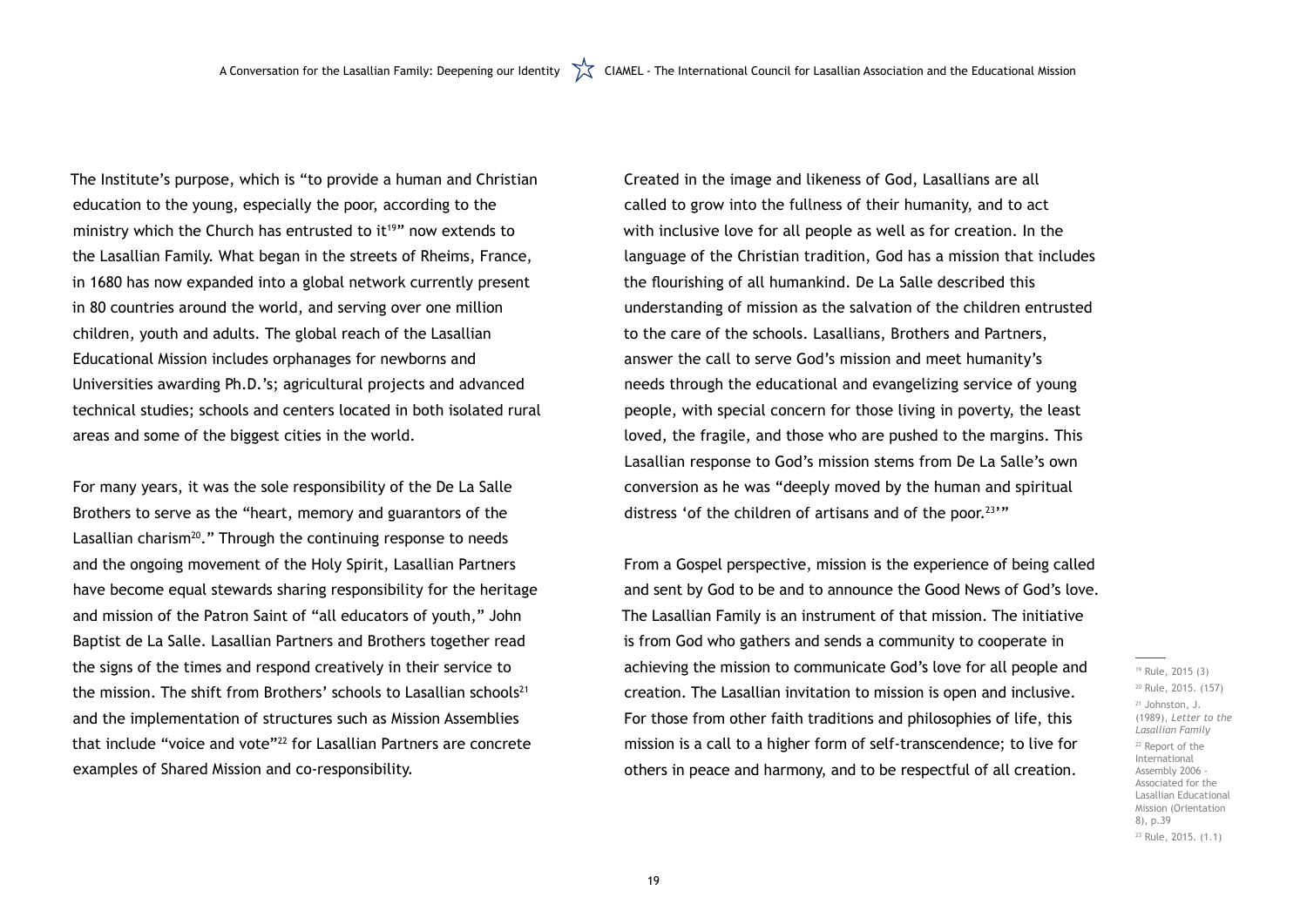For the Lasallian Family, the foundation and history of the mission is rooted in the life and ministry of Jesus as shared in the Gospel and in the encounter the Founder had with Jesus in the disturbing reality of the children living in poverty on the streets of Reims. Mission is an invitation into a community of co-workers with Jesus to announce to young people the Good News that they are loved, gifted, and created so as to have a full and abundant life (John 10:10). For some members of the Lasallian Family, the Founder's project of caring for the young and the poor through education becomes their response in order to foster their own potential and self-transcendence called for in various faith traditions and philosophical frameworks. De La Salle realized that no individual can accomplish the mission alone. It is possible "together and by association," through an educational and faith-filled community.

Students, whatever their age, know they are loved and cared for in the Lasallian Educational Mission and in turn they are invited to recognize that they are a vital part of the Lasallian Family. They are both the recipients of the mission and the protagonists of it. Many young people in the Lasallian Family find an expression of this belonging in the Young Lasallians movement $24$ .

The work begun by De La Salle and the first Brothers has expanded all over the world. By reflecting on the signs of the times and discerning many cultural and religious contexts, the mission embraces all people by inviting them into dynamic and transformative educational communities. Community in the Lasallian Family is based on relationships that are called to be less hierarchical and more collaborative.

The Lasallian Family aims to be prophetic in its preparation of those entrusted to its care, aiming to inspire and challenge them to live their faith more deeply and to be agents of social change at all

24 Young Lasallians - Adolescents and young adults involved in the Lasallian Educational Mission. This includes young teachers, Brothers, administrators, volunteers, as well as current and former students within the age range of 16 to 35 (Report of 3rd International Symposium of Young Lasallians, 2013)

<sup>25</sup> Identity Criteria for the Vitality of the Lasallian Education Mission; Rome. 2020

levels of society. Inspired by the Founder, Lasallians meet young people and students where they are and act as Good Shepherds journeying with those entrusted to their care as they realize their God-given gifts and potential so as to put them at the service of God's mission and towards their own wholeness.

The Lasallian Family remains committed to making Lasallian education accessible for all regardless of faith, or social and economic status.

Well aware of both the diversity and unity of contemporary forms and expressions of the Lasallian mission, the Identity Criteria for the Vitality of the Lasallian Education Mission<sup>25</sup> has been developed to provide consistency and clarity of vision among the globally diverse educational systems. This resource identifies typical characteristics of the Lasallian mission. These are divided into the following six criteria: responding to real needs, operating through educational communities, accompanying students in their development, being energized by the Lasallian tradition,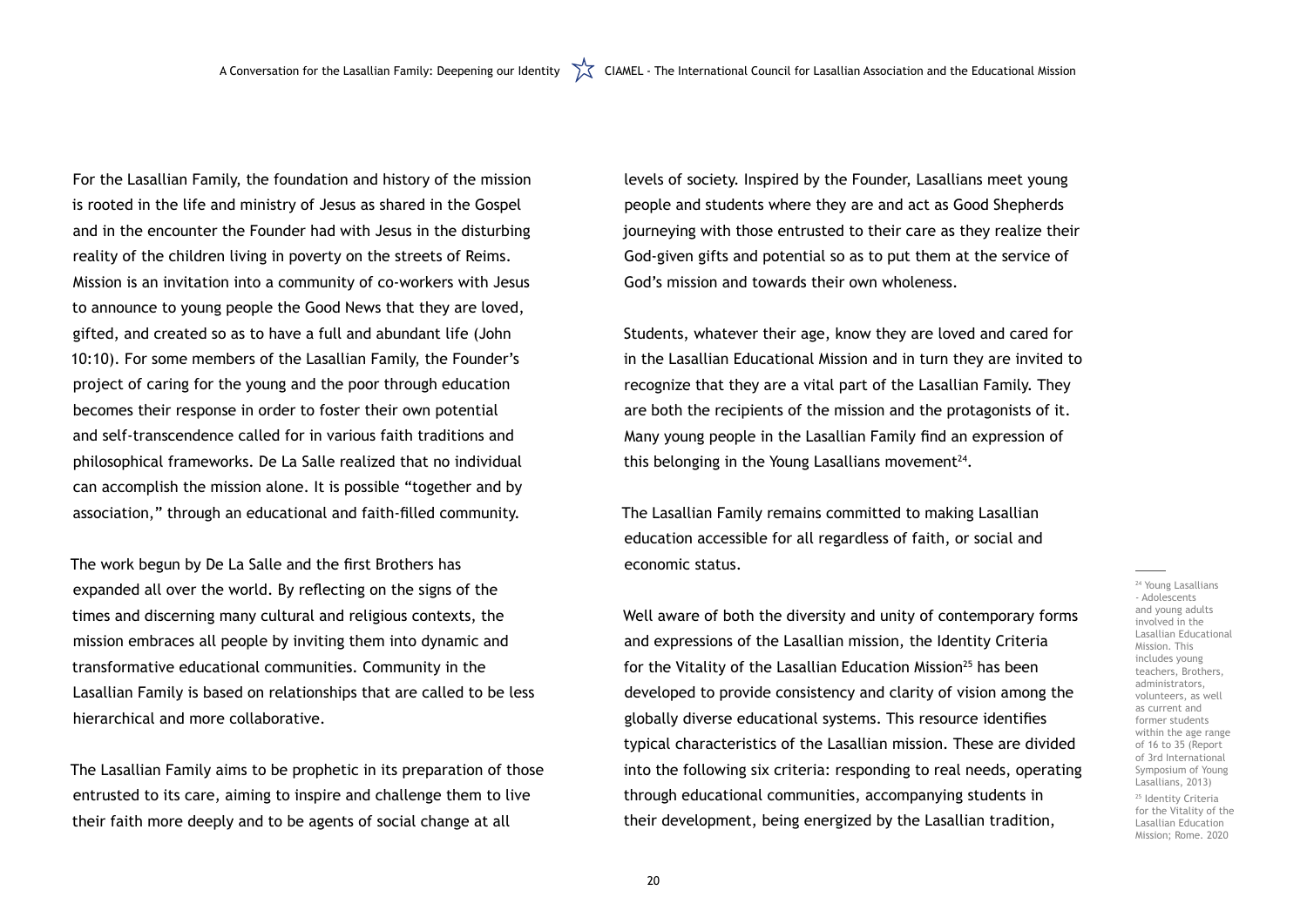A Conversation for the Lasallian Family: Deepening our Identity  $\sum_{k=1}^{N}$  CIAMEL - The International Council for Lasallian Association and the Educational Mission

promoting the culture of quality education, and implementing a strategic management process. This instrument will help the Lasallian Family build its mission identity and ensure excellence in the ministries. This document is another manifestation of the tradition of ongoing reflection, sharing of best practices, dialogue and collaboration which are hallmarks of a long history.

The Lasallian mission is possible when focused on teaching minds and touching hearts. It is practical and relational. It is about leading young people to wholeness and full humanity – the salvation spoken of in Christian scripture. This requires a constant commitment to innovation and excellence. In seeking better means to be authentic, prophetic, and effective, Lasallians are called to go beyond the borders and the frontiers, whether literal or figurative, to where young people need them the most. This is a process of ongoing re-foundation, requiring solid commitment to Lasallian formation, creative fidelity to the mission and communal discernment.

**Who is responsible for the Lasallian mission in your reality?**

**What role will the Lasallian Family have in the future of the Lasallian mission?** 

**How does the Lasallian Family collaborate to fulfill the mission in your reality?**

*"Consider your job as one of the most important and excellent in the Church"* 

*MF 155, 1, 2*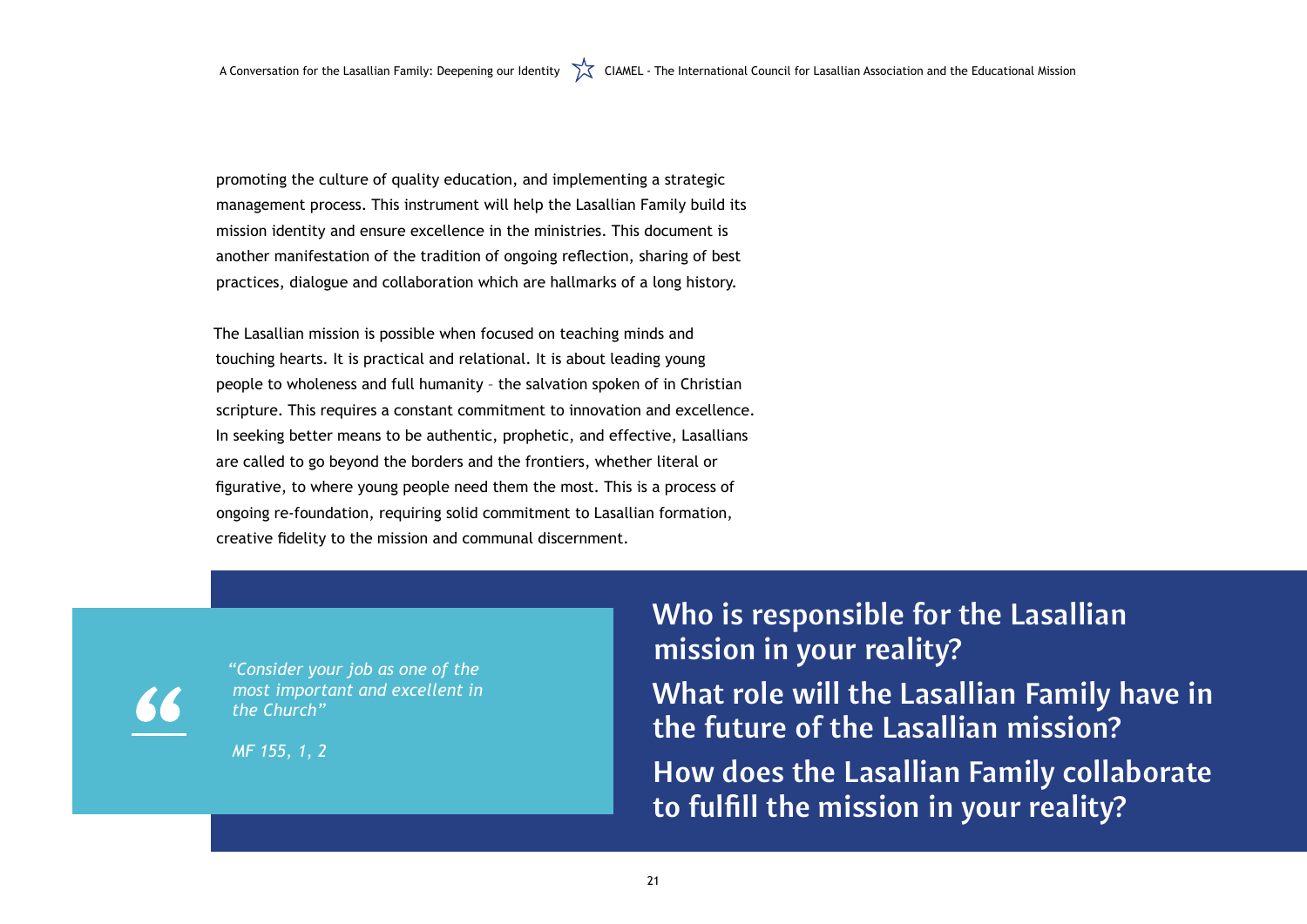<span id="page-22-0"></span>4

# Whatt formation do we need today?



*"A sower went out to sow. And when he sowed, some of the seed fell... into good soil, and it grew and gave a good harvest: it gave thirty grains for seed, others gave sixty grains and others a hundred."* 

*Mark 4; 3. 8* 

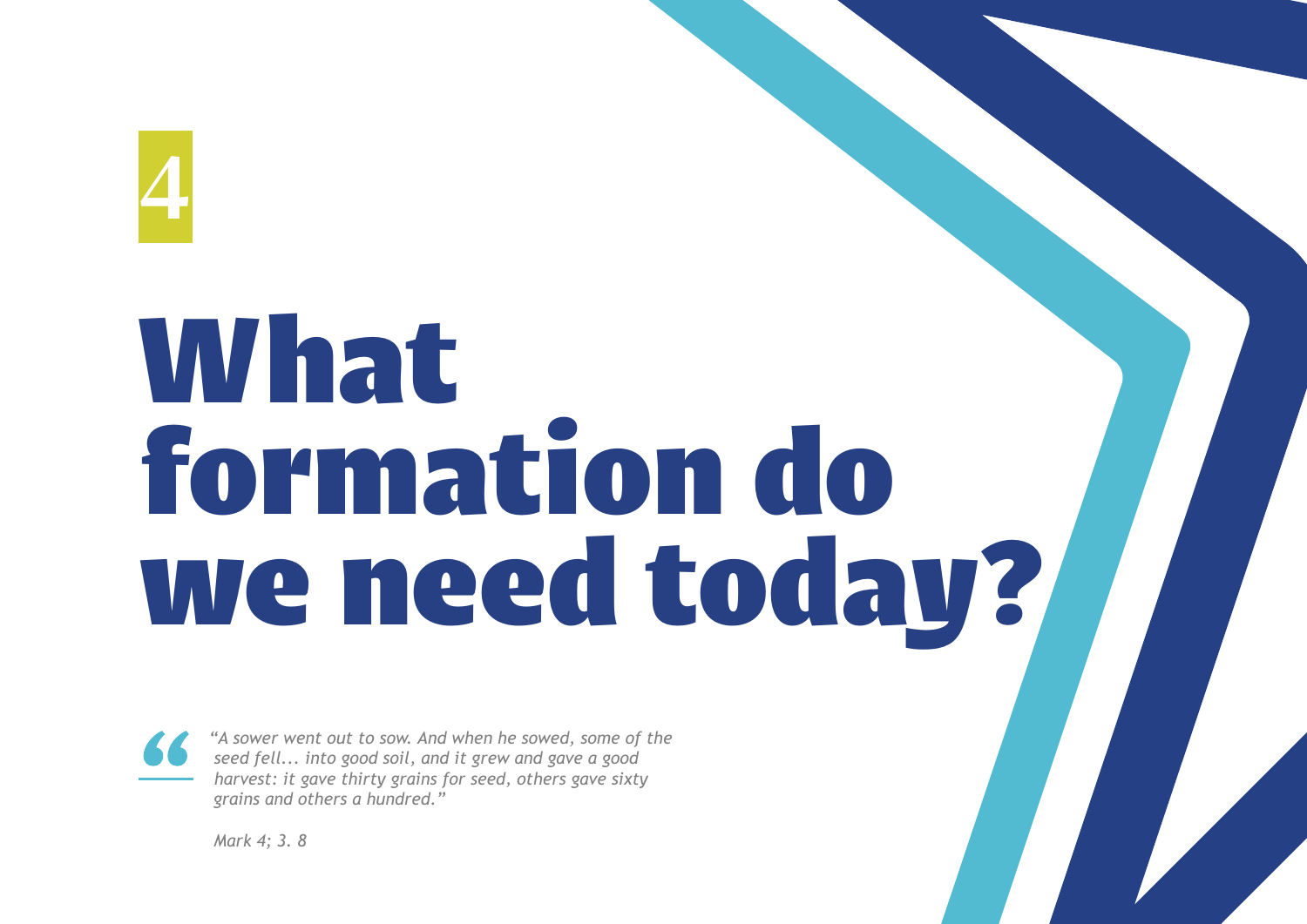A Conversation for the Lasallian Family: Deepening our Identity  $\sum_{n=1}^{\infty}$  CIAMEL - The International Council for Lasallian Association and the Educational Mission

Being Lasallian is a process, a path, a journey. Each Lasallian can narrate that journey through the concrete events of their life and with a project or mission. Although each person's journey is unique, shared human experience has shown that certain archetypal journeys are common to many people. These shared journeys can be understood as pilgrimages, which are proposed by cultures and societies. Each pilgrim undertakes a personal journey while also joining others on a similar path toward a common destination. What gives a pilgrimage lasting significance are the vantage points along the route that invite the pilgrim to stop, contemplate and be transformed by what is seen and experienced. These pauses are opportunities for integration and growth: threshold experiences that precede the next steps.

In the Christian tradition, the formative pilgrimage is, therefore, a gift of God that is realized in each personal life, a dialogue between God and the person, and also in an institutional plan that the Lasallian Family proposes. Lasallians of different faith traditions and philosophical frameworks may find parallel calls to an interior journey towards self-transcendence and fullest humanity.

The proposal for formation is for all Lasallians. It is not reduced to isolated experiences but consists in the development of integrated opportunities that permeate all levels and dimensions of formation thus creating a formative culture best developed at the local level. Formation impacts the past, present and future of each Lasallian. Quality transformative formation experiences favor the re-reading of the past in such a way that each person interprets his or her own story in dialogue with the great Lasallian story. This favors the analysis of the present in order to understand and live the charism in the daily circumstances of one's own context. Effective formative planning and programming assist in the creation of a vision of the future, allowing the Lasallian Family to share a common project at the global and local levels.

Lasallian formation for mission is therefore transformative. It promotes Association for mission as it responds to local and global needs. It starts with the person, is integrative and takes place in community. The elements that flavor that formation as specifically Lasallian are the particular spirituality and the founding charismatic event which serves as the source of inspiration and ongoing discernment.

Lasallian formation for mission is in itself a declaration that mission is central. It determines the content and process of formation. To speak of Lasallian mission is to speak of God's mission, the promotion of an integral human flourishing of all individuals which Jesus called the Reign of God. And for those of other traditions and frameworks, this promotion of fullest humanity in all may be the process of deepest humanization every person undergoes.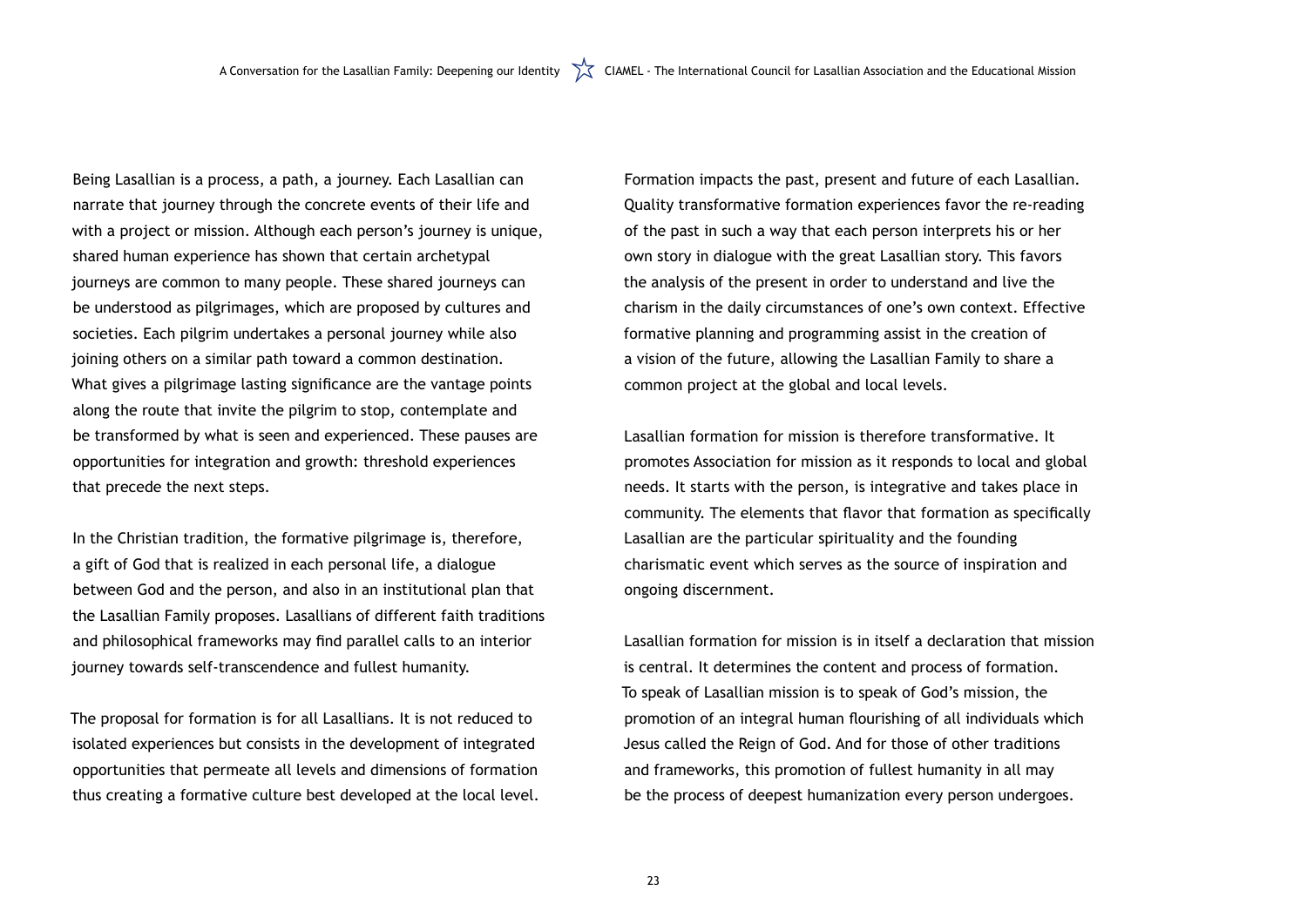Lasallian formation is oriented to supporting each person's integral development in order to allow them to participate in this mission or project with the spirit of faith and zeal.

While it is canonically necessary for Brothers to have specific formation as prescribed by their Rule, both Brothers and Lasallians engage in a shared, comprehensive and unified vision of formation. Formation is for all members of the Lasallian Family and happens best when all are formed together. Brothers and Lasallian Partners share 'together and by association' in the Lasallian contribution to the mission as companions.

Lasallian Formation for Mission: The Pilgrim's Handbook  $(2019)^{26}$  is a guiding tool for those responsible for formation. The document identifies common thresholds and domains in the human formative experience. Crossing thresholds implies transition towards deeper levels of belonging to and responsibility for mission.

Lasallian formation for mission is a lifelong, developmental and integrative process. It incorporates the human, Lasallian, and where appropriate, the Christian dimensions of life experience. Quality mission formation encourages greater attentiveness and discernment in order to empower people to become more fully and joyfully who God created them to be.

Five thresholds are considered: Induction (from outside to inside), Belonging (from me to us), Commitment (from career to calling), Co-responsibility (from followers to leaders), and Wisdom (from positional power to charismatic witness). The five domains, on the other hand, name the particular areas of competence needed to negotiate the challenges inherent in living out a Lasallian vocation and participating in a Lasallian ministry.

Lasallian formation for mission takes place in the context of community. Each person's experience of the pilgrimage is unique, requiring individual accompaniment and formation. Lasallian formation is based on mutual learning and accompaniment. In this way the Lasallian community is "the context, the recipient, and the agent<sup>27</sup>" of formation and can be referred to as a formative community.

Formation always goes hand in hand with accompaniment because it makes the formation experience personal and relational. To accompany and be accompanied by others at various times is a fundamental part of the pilgrimage. The willingness to walk with another is most important, especially as a compassionate presence. Accompaniment can be planned, but it often occurs through conversation in informal settings. Formal ministries of accompaniment require training and the development of the necessary skills.

26 Lasallian Formation for Mission: The Pilgrim's Handbook: Rome. 2019.

<sup>27</sup> Rule, 2015. (81)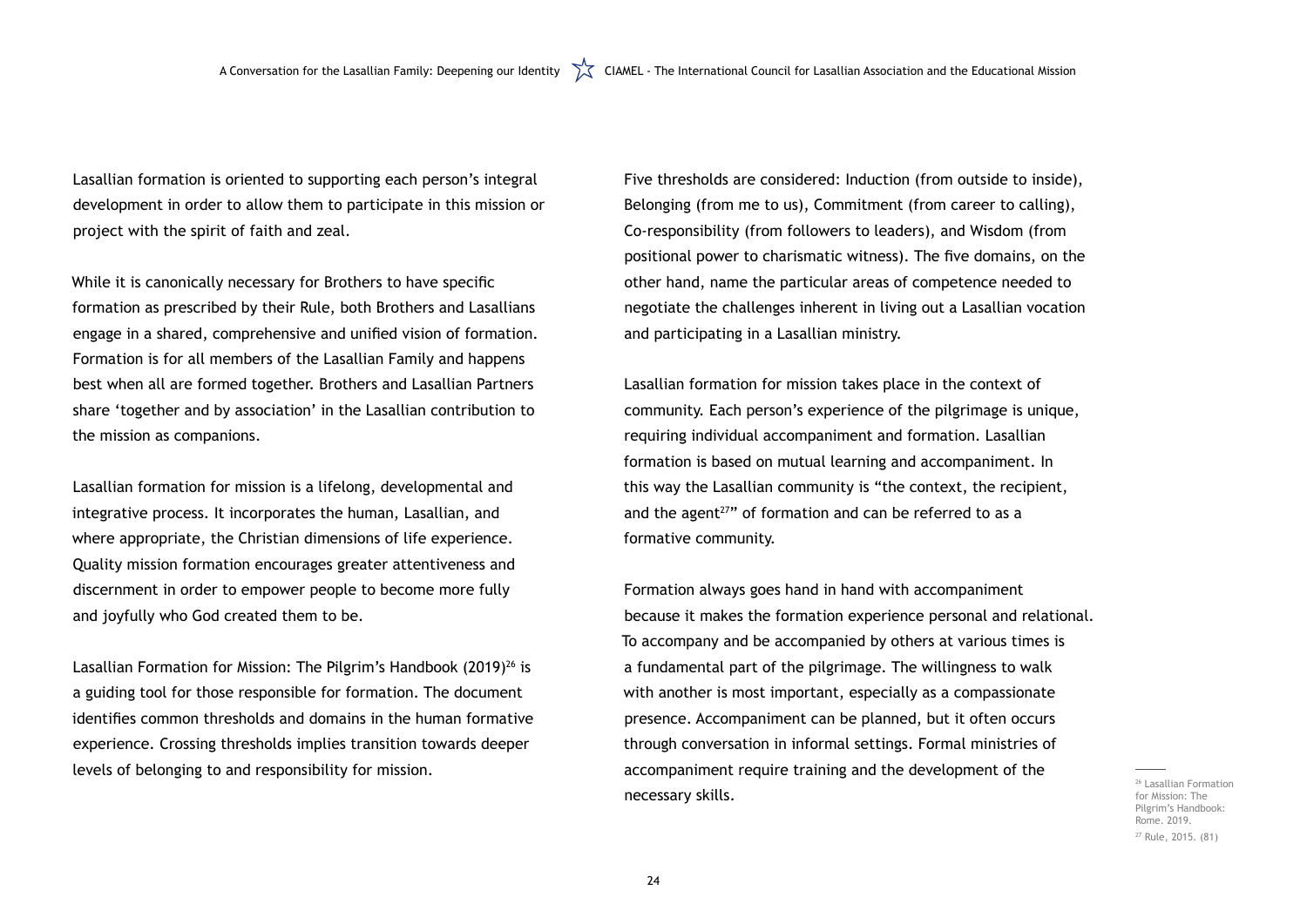A Conversation for the Lasallian Family: Deepening our Identity  $\sum_{k=1}^{N}$  CIAMEL - The International Council for Lasallian Association and the Educational Mission

As a result of formation, Lasallians are able to discern a vocation and a call to be the best person they can be. On the human level, they discover the interior call to be involved in community and mission according to the charism of St. John Baptist de La Salle, and so to transcend the self and go towards the other. Christian Lasallians recognize the call of the Holy Spirit to live out their baptismal consecration in an intentional and Church community for mission, according to the charism of the Founder. Lasallians of other traditions may hear the interior call towards fuller humanity and transcendence itself.

The shared formation of Lasallians opens up perspectives and broadens horizons for understanding what it means to say "we Lasallians." Just as Lasallian identity expands, so does one's identity as a Christian and a human being when diversity is present across the Lasallian Family through international, intercultural, inter-congregational and inter-religious experiences.

**What formation is happening in your District? What formation do we need today? What significant moments of formation**  have you had and what role did they on **your journey?** 

*"You who have to prepare the hearts of others for the coming of Jesus Christ must first prepare your own so that they may be filled with zeal"*

*MD 2,2,2*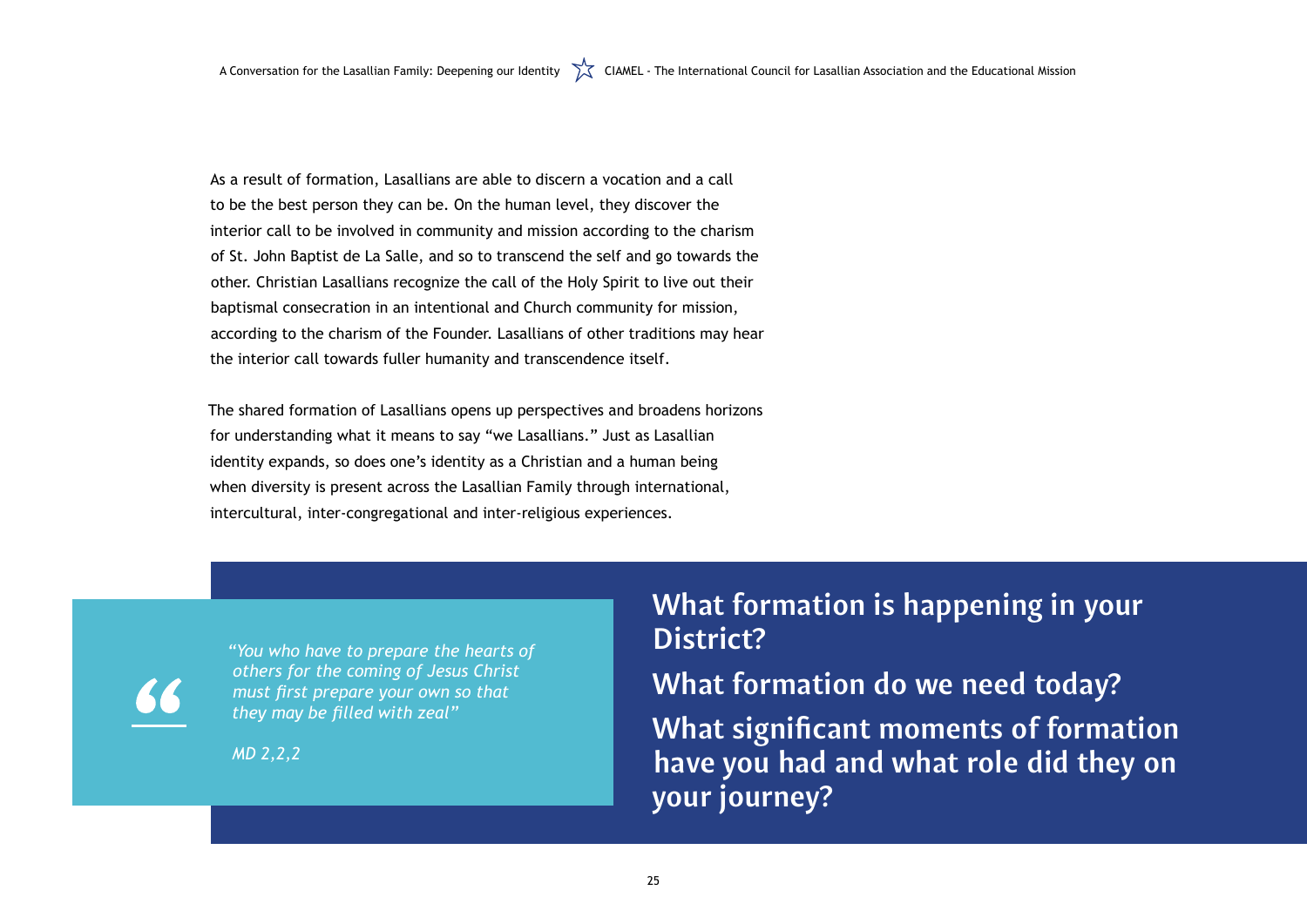## <span id="page-26-0"></span>5 How do we experience belonging in the Lasallian Family?



*"For where two or three are gathered in my name, there am I in the midst of them."* 

*Matthew 18, 20*

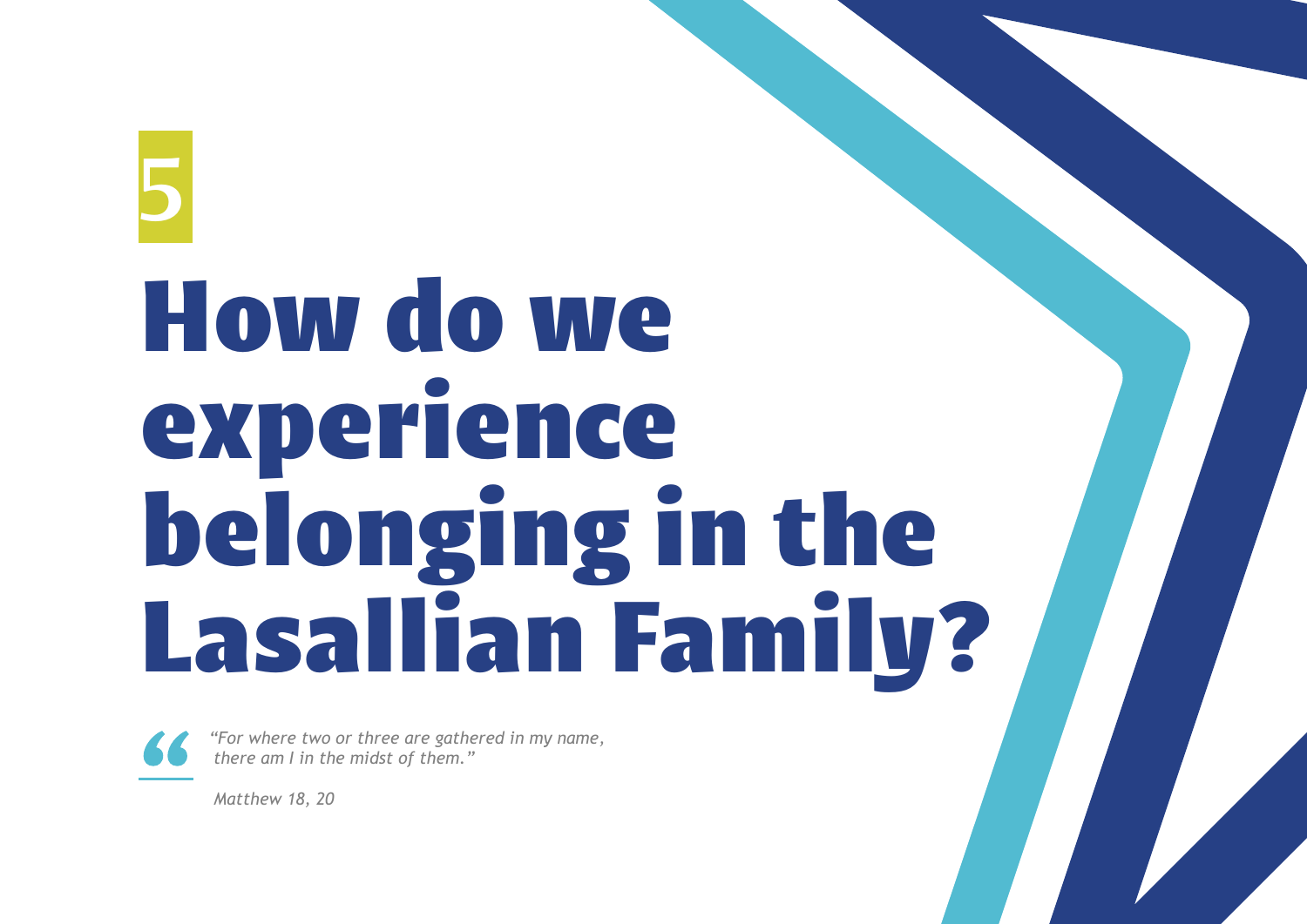A Conversation for the Lasallian Family: Deepening our Identity  $\sum_{k=1}^{N}$  CIAMEL - The International Council for Lasallian Association and the Educational Mission

For most Lasallians, the sense of belonging to the Lasallian Family begins with contact with the mission or a specific project. In educational activities, in schools, in pastoral ministry, the value of the Lasallian charism is discovered. The call to be close to the "children of the artisans and the poor"28 is felt.

Participation in Lasallian formation enables people to learn about the origin of this charismatic family and to enliven its heritage. Lasallians who are Christian believe they are part of the history of salvation with the rest of the Church, sharing the mission of making the Reign of God grow. Together with Lasallians of other faith traditions and frameworks, working in association, they construct a more human world through the work of education of young people, especially with those who are living in poverty.

"From one commitment into another" Lasallians realize that it is not only shared work, but also spirituality. Lasallians feel the need to share life within experiences of community. It was also like this in the beginnings. The Founder succeeded in creating a community, a community of Brothers, to support the educational

project for the poor. Today, Brothers and Partners, "together and by association" are invited to be a community, to ensure and continue the Lasallian mission.

The signs of the times invite the creation of new intentional communities, where every Lasallian (not only the Brothers) who feels this call can be accompanied in their vocational journey.

Today, the vocation to the religious life and the lay vocation enrich one another, and generate more vitality in the Lasallian mission. This new understanding of "together and by association" is an opportunity, first for lay Lasallians to deepen their commitment, and second for Brothers to deepen the prophetic dimension of their consecrated life and "go to the frontiers." The Lasallian community becomes a sign, beyond its capacity and competence, which for Christians refers to the saving presence of God in its midst. For those of other faiths, the community is a living witness of the dream for all peoples to live in peace and harmony.

Being part of the Lasallian Family entails a journey, with multiple ways of belonging. From the initial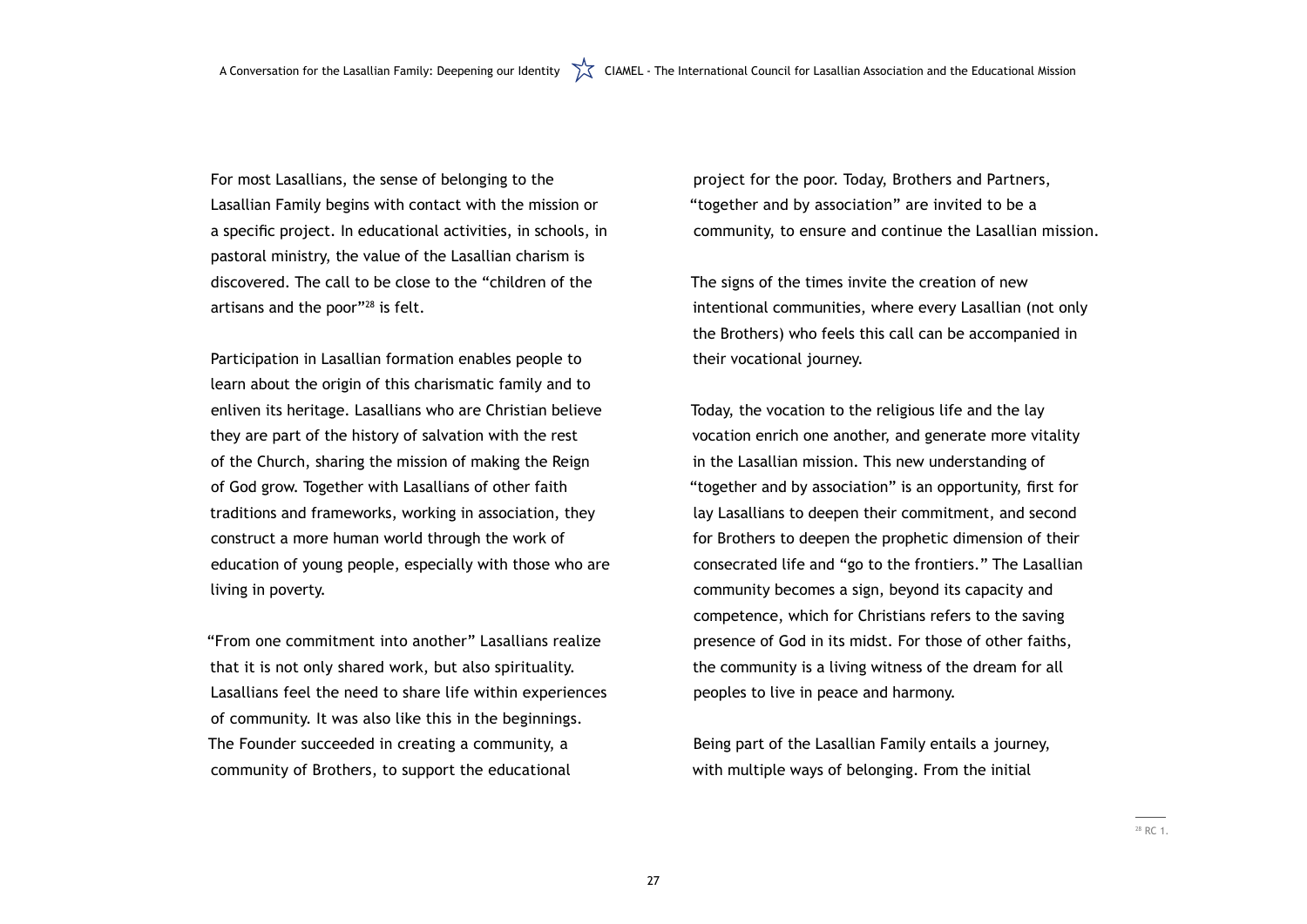involvement in work-mission, then by a sharing of Lasallian interiority and spirituality, to the creation of intentional communities<sup>29</sup>, up to the commitment of Association. This journey of belonging is developed in the "five characteristics of Association: Mission, Universal Openness, Vocation, Life of Faith, Community Experience."30 Each Lasallian is invited to develop and follow these criteria with personal freedom, following his or her own vocational call, from his or her religious standpoint, to go wherever they are led by the spirit.

> <sup>29</sup> Cf. Arbuckle, Gerald. Intentional Faith Communities in catholic education, challenge and response. St Pauls Publications. Strathfield, Australia, 2016.

> <sup>30</sup> 43th General Chapter. Pg 4. Also in Circular 461, 4.20.

<sup>31</sup> CF Lasallian

The most important things are not books or labels, but the people who, through their spirituality, take on a mind, a purpose, and an identity. But every group needs in some way to make manifest what it lives. In the days of the origins, through the Heroic Vow and the vows made with the 12 principal Brothers, the Founder wanted to be consistent with that firstborn community. Within the structure of religious life, the Brothers and Sisters manifest their vocational journey through the profession of vows. Similarly, the Lasallian Partners can make their call more manifest through various expressions, and nurture their vocational commitment.

By way of example, the following diagram outlines a possible journey of a Lasallian, always bearing in mind that rather than establishing hierarchies, this journey is facilitating a deepening of Lasallian Association for mission.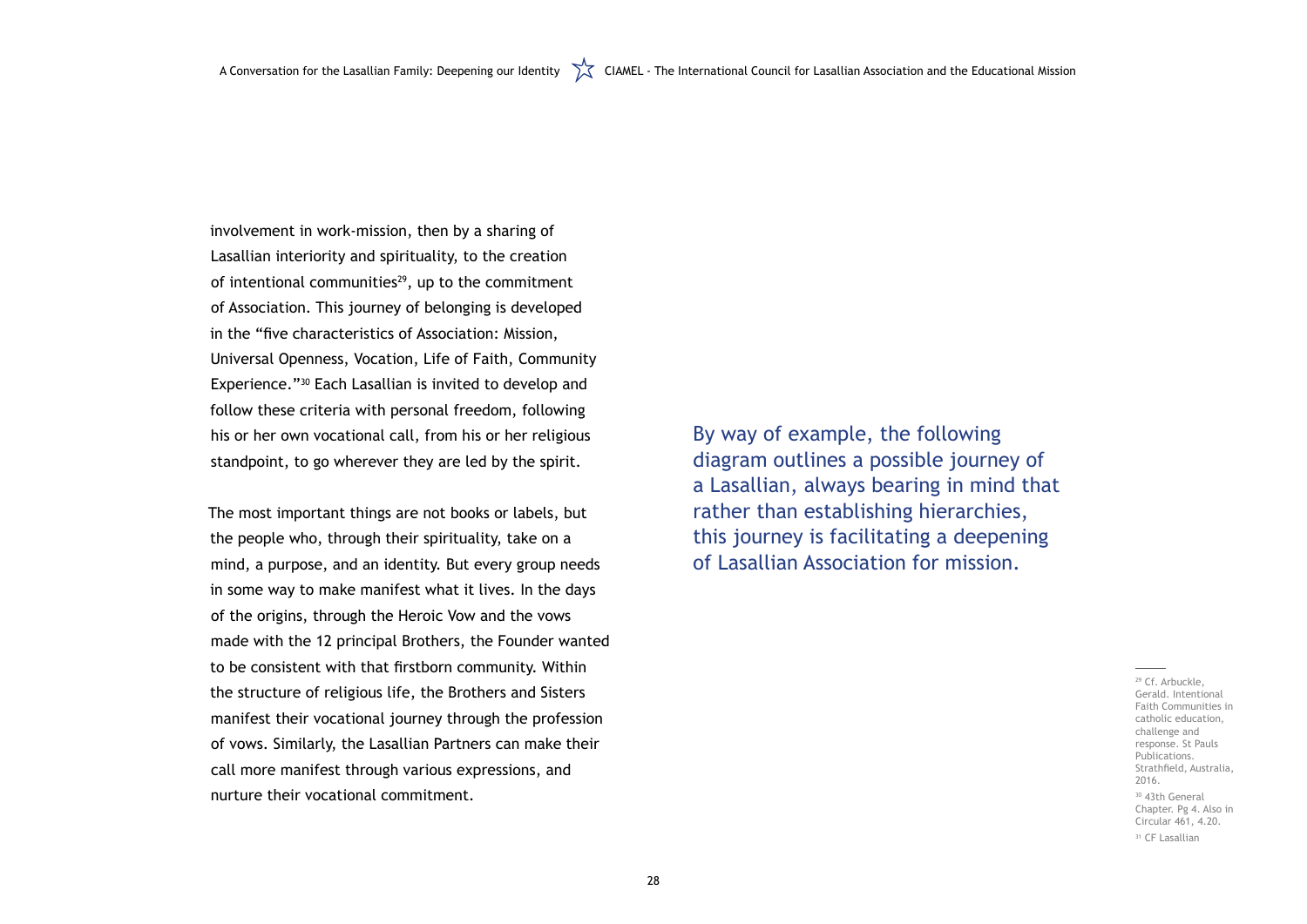$\sqrt{4}$ 

11111

 $2N \sqrt{3}$ 

フフフフ

### Journey in Community

- I participate in a Lasallian community.
- I practice community accompaniment and discernment.
- My community has a community project: It is an intentional community.
- I periodically share the mission and spirituality in my community (as well as my Personal Program).

**Gesture of:** Being a member of a Lasallian community.

### Journey of Vocational Commitment

- **I make the vocational choice to be an Associate/** Committed Lasallian Partner, Sister, or Brother.
- My commitment can be non-formal or formal (public commitment).
- My commitment is discerned, accompanied and recognized by the Lasallian community (according to the protocol that the District establishes).
- I experience Association and participate in a Lasallian community.
- I have a Personal Program.
- My commitment makes me available for the Lasallian mission to those living in poverty.
- I feel professionally fulfilled. The Lasallian mission attracts me.
- I want to commit myself more to the educational mission of those living in poverty.

Gesture of: Assuming the Lasallian values of Faith, Fraternity and Service in my Personal Program.

> <sup>32</sup> See chapter 2 of this document.

**Gesture of:** Vocational commitment as Associate/ Committed Lasallian Partner, Sister, or Brother.

### Journey of Discovery

**Gesture of:** Being welcomed into the Lasallian Family: first Lasallian formation.

### Journey towards commitment to Mission

- I receive and enjoy a broad Lasallian formation<sup>31</sup>.
- I value and esteem the Lasallian heritage.
- I experience and learn about Lasallian spiritualty.
- I live the mission through a strong Lasallian identity.
- I elaborate my Personal Program<sup>32</sup>.

Formation for mission. The pilgrim's handbook. Rome 2019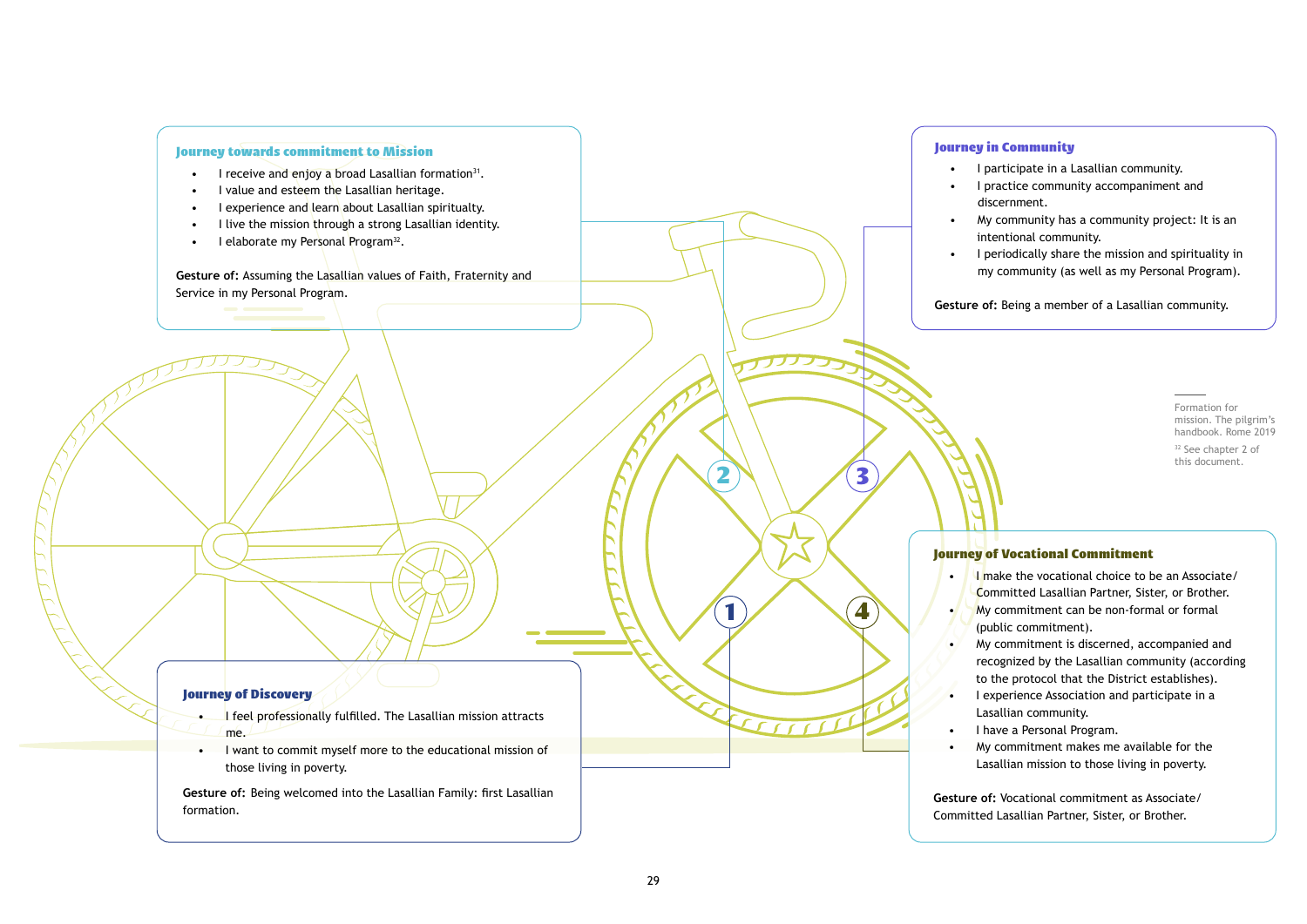A Conversation for the Lasallian Family: Deepening our Identity  $\sum_{k=1}^{\infty}$  CIAMEL - The International Council for Lasallian Association and the Educational Mission

Convinced that the future of the Lasallian mission, which is the human and Christian education of young people 'far from salvation,' is already being built on the fundamental features of Lasallian Association. Lasallians will have to be able to welcome, accompany and recognize those who travel this personal and communal journey while offering the tools so that no one is left without formation in his or her vocation within the Lasallian Family.It is necessary to create structures of participation and leadership among all Lasallians, among the different groups and communities that already exist and may yet

> **What are the structures for Association in your reality?**

**What is your journey of association? What is the journey of Association in your District?** 

**Who supports this journey?** 

*"The virtue that ought to stand out most in community is charity and union of hearts. Because we ought not to be here except to bring one another to God, we must especially strive to be united in God, to have but one and the same heart, and to have one and the same mind. What ought to inspire us most to achieve this, as Saint John says, is that those who live in love live in God, and God lives in them."*

*MD 113,2,1*

emerge, beginning at the local level, then at the country or District level, arriving at the international level. It is a matter of promoting communication and vitality by respecting the autonomy of each group or community in the Lasallian Family.

Finally, communication with other charismatic families and groups within the Church must be established in order to recognize each other, to take advantage of synergies and to collaborate, all in the one ecclesial mission.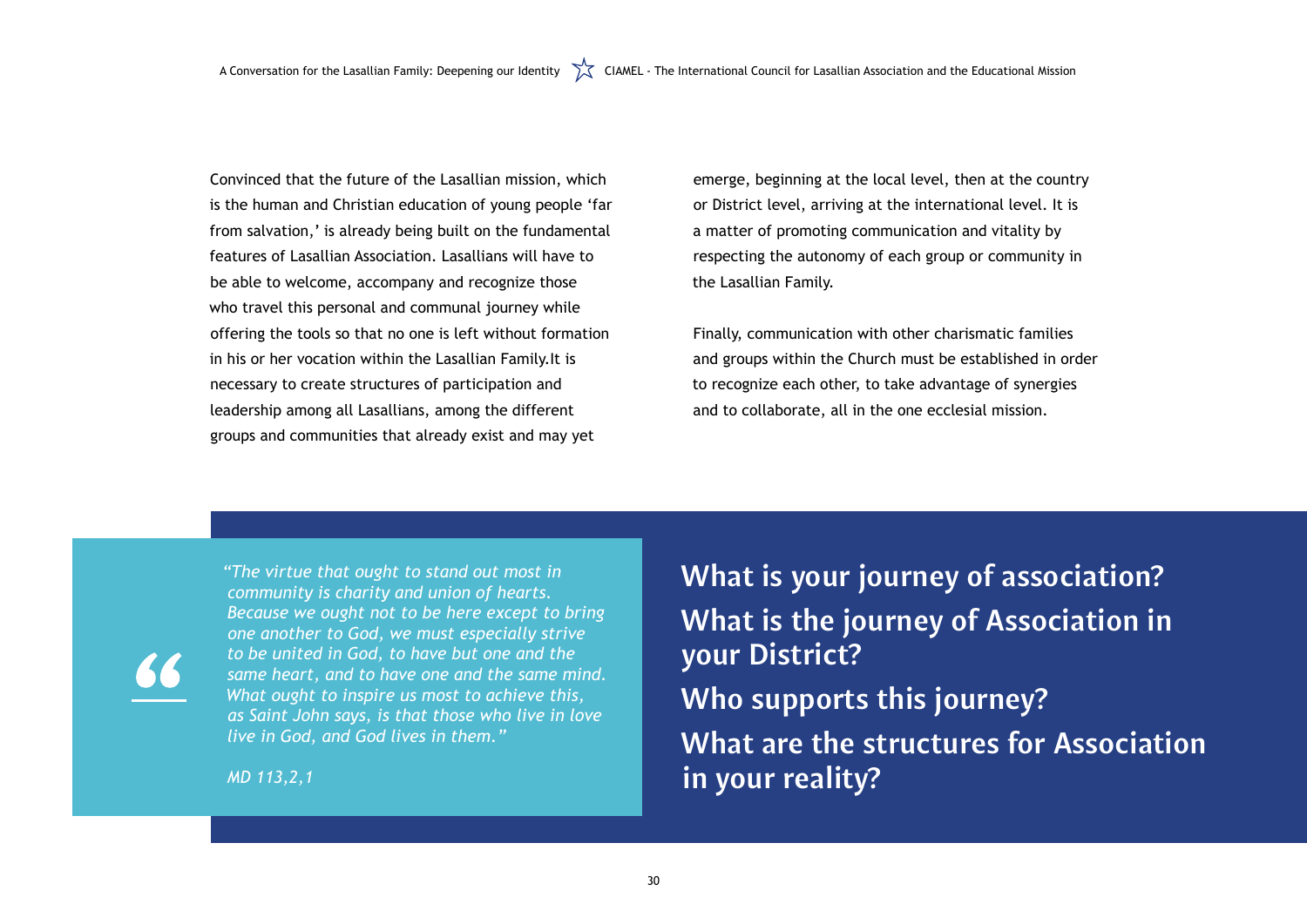### <span id="page-31-0"></span>6 How do we need to organize ourselves in spirit of creative fidelity?



*"See, I am doing a new thing! Now it springs up; do you not perceive it?"* 

*Isaiah 43:19*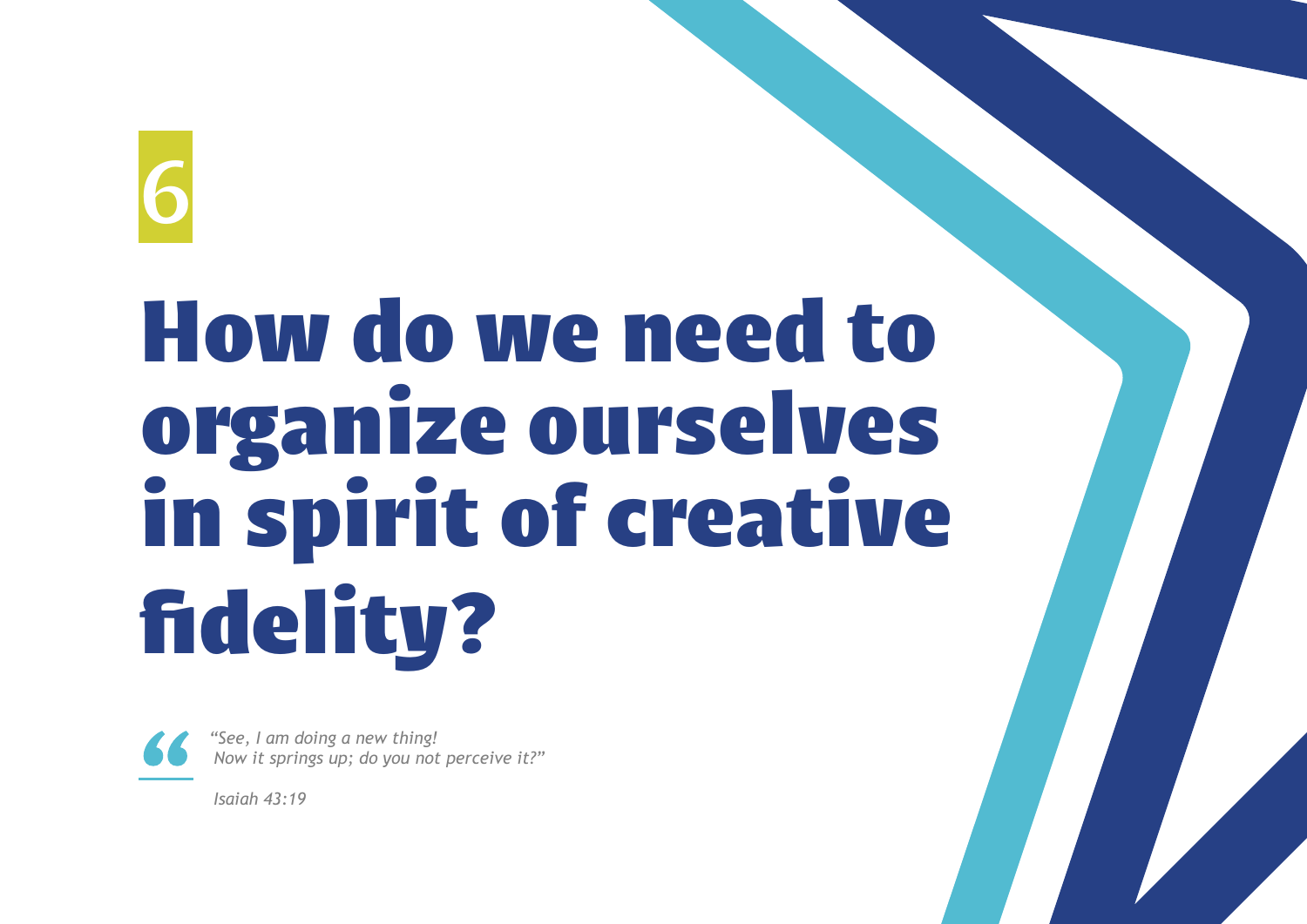A Conversation for the Lasallian Family: Deepening our Identity  $\sum_{k=1}^{N}$  CIAMEL - The International Council for Lasallian Association and the Educational Mission

The Lasallian mission, charism and vocation have developed in ways that John Baptist de La Salle would never have imagined. How does an organization, forged in a specific time and place in history, grow into the international network it is today? What has kept the vision and story of De La Salle relevant to the educational landscape over the last three centuries? The answer lies in the Lasallian Family's creative fidelity. Faithful to the origins and foundation as ministers of Christ's Gospel message, Lasallians have responded creatively to the urgings of the Holy Spirit. The movement of the Spirit in the contemporary world has expanded the Lasallian Family beyond traditional boundaries. Our educational engagement with plurireligious, multicultural societies all over the world is leading to a richer inclusion and diversity.

Throughout history, in moments of crisis and at crossroads, Lasallians have relied on foundational values. This spirit of continuous re-foundation, of seeing the current context and responding creatively and boldly to its calls, continues to transform the Lasallian Family and charism.

The Lasallian Family has the model from the past to compel and inspire responses to the needs of today. Without this willingness to grow, to go beyond that which is comfortable and known, the development and growth of the Lasallian Family would have stopped centuries ago. But, through the guidance of the Holy Spirit and the willingness to collaboratively vision and dream for the future, the Lasallian Family continues to expand as new needs

rise to the surface.

The trust in Divine Providence at the foundation compelled De La Salle and the early Brothers to vow "together and by association" to commit themselves fully to the educational service of the children of the poor and working class. Trust in God's Providence shared with human freedom and responsibility continually invites Brothers and Partners to commit themselves to this same mission and project of education. The mission has grown, adapted, welcomed women and girls, embraced students and educators of all faiths and ethnicities and included those most vulnerable and those at the margins. It is this diversity, dialogue, and enrichment that makes the Lasallian Family more open and able to accomplish the Lasallian mission.

The establishment of the Society of the Christian Schools was an act of hope and trust that gave De La Salle and the early Brothers the vision to further develop new educational methods for their time, to form a community to sustain and nourish their vocation through prayer and fraternity, to develop a network of schools that would span the globe within three centuries. It is the spirit of collaboration, community, faith and innovation that has helped the Lasallian Family to share in the Mission of Jesus and the universal awareness today of the desirability of the fullest humanization and development of all, especially the young, those living in poverty, and the marginalized. These are all lessons that guide the Lasallian Family today and into the future.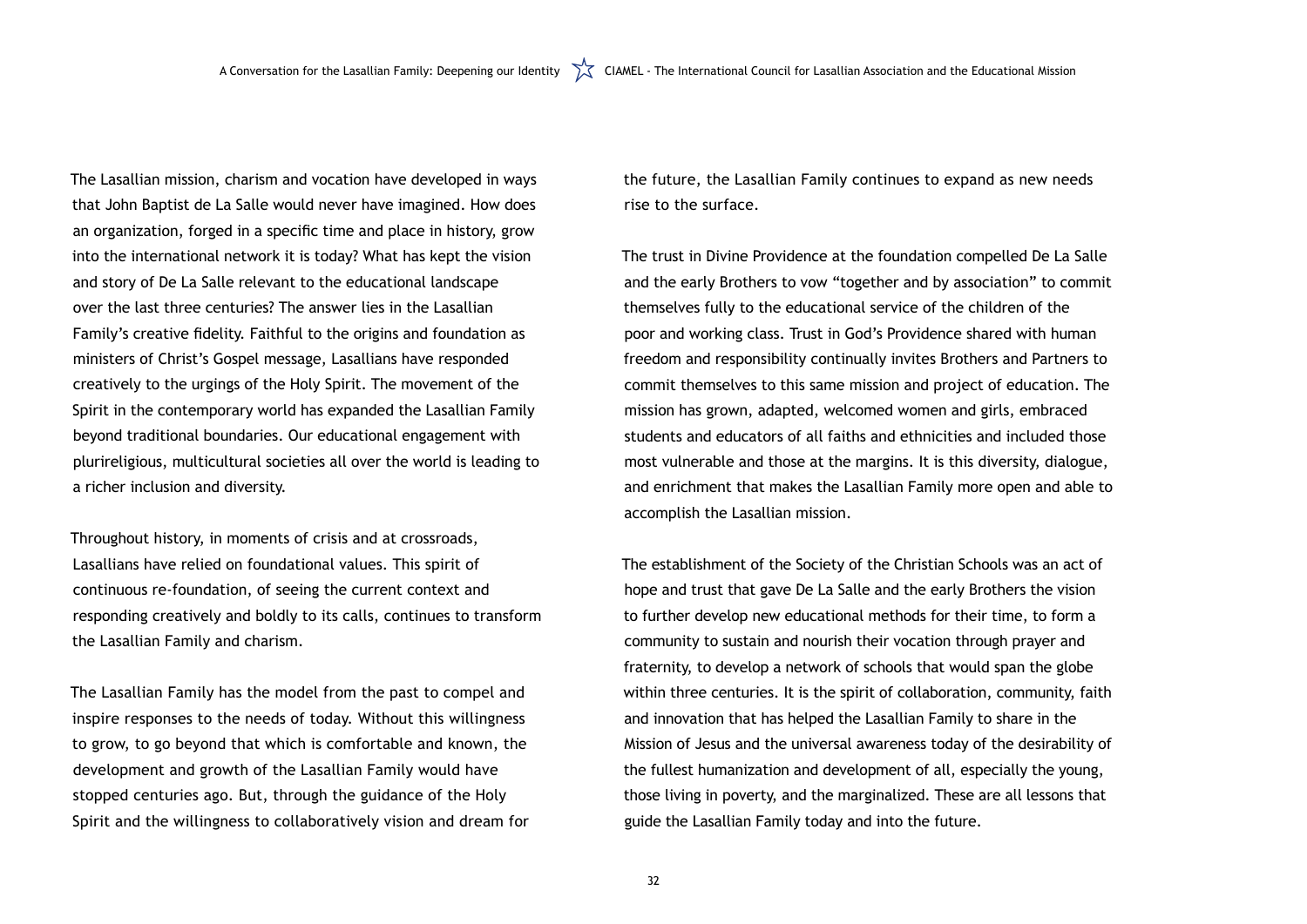**• What organizational structures and systems need to be in place to respond to the diversity of the Lasallian Family?**

- 
- **• How can the Lasallian Family remain functional and relevant in light of the global decrease of Brothers in active ministry?**
- **• What new forms of community and support need to be created to sustain the vocation of all in the Lasallian Family?**
- **• How do we foster structures of stability and community for the mission in the future?**
- **• How do we recognize and honor the explicit and implicit commitment of Lasallians on a journey?**
- **• As women make up the majority of Lasallian Partners, how can the Lasallian Family ensure that their voice, contribution and skills are utilized in structures at every level?**

The Lasallian Family, at all levels, must be willing to ask itself important questions for the present and future.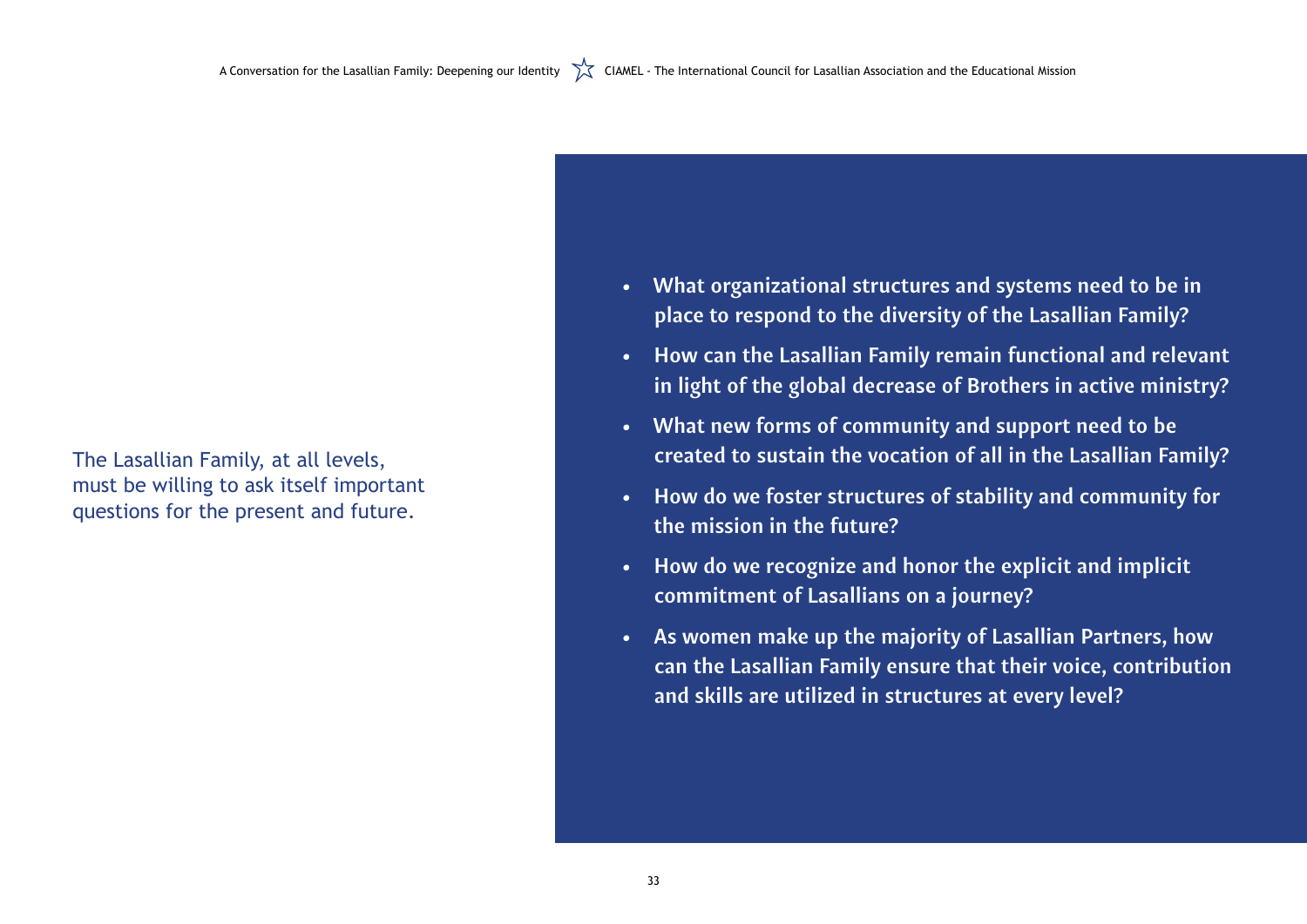**• What new forms must the Christian mission of evangelization take, in relation to the commitment to be inclusive and united, together and by association, in a contemporary, plurireligious and multicultural milieu? Or, to put it another way: How can the Lasallian Family be inclusive and honor the multireligious and diverse reality while maintaining fidelity to the mission of evangelization?**

**• How will Lasallian spirituality continue to be authentic and relevant for those who call themselves Lasallian?**

In all its ministries, the Lasallian Family aims to be faithful to the example of the protagonists and events in the founding story by continually being called to live this story anew, responsive to those entrusted to its care and leading them to salvation.



*"Be faithful in doing whatever God wills of you"* 

*MD 6,3,2*